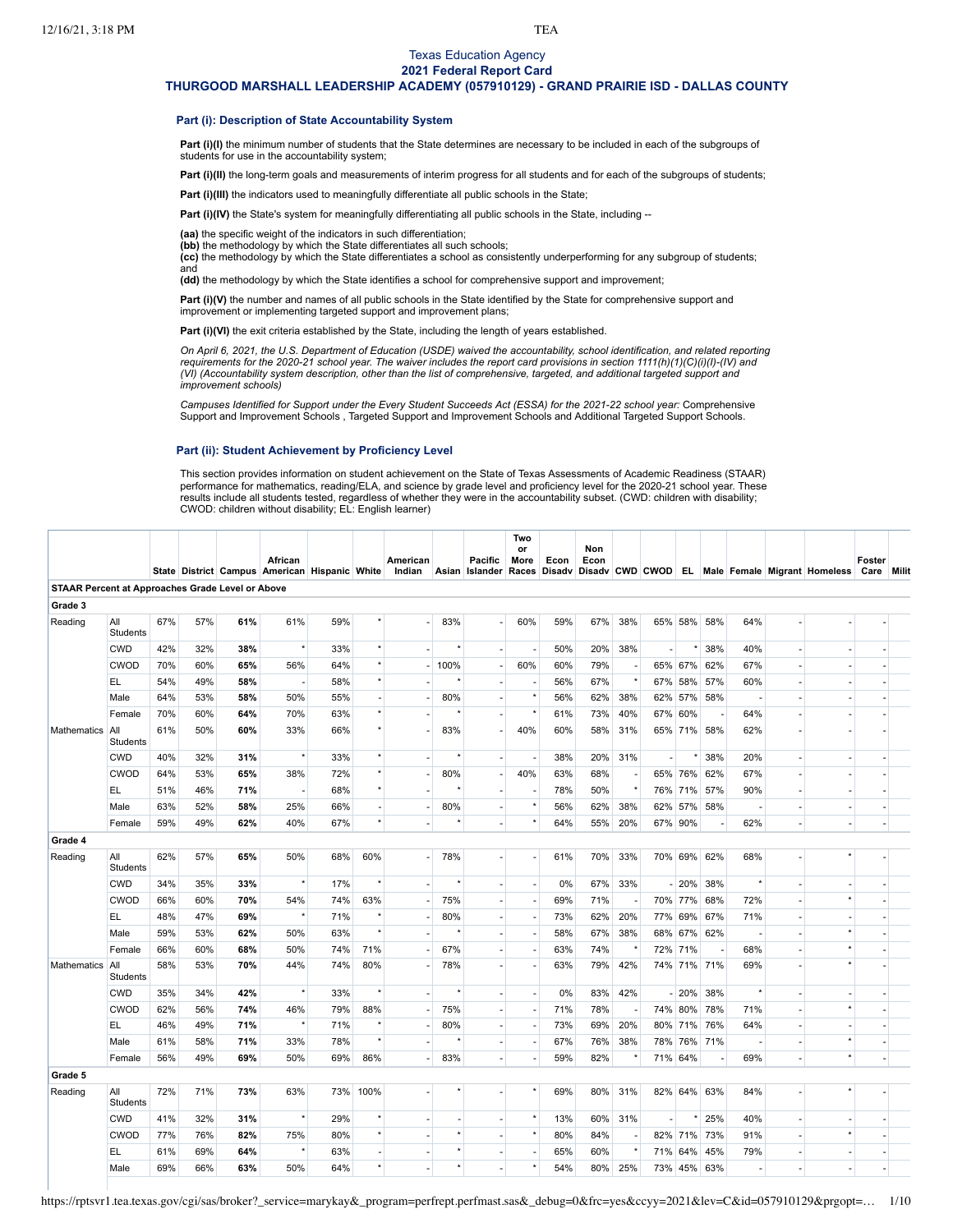|                                                    |                        |            |            |            |                                                          |            |                                      |                    |         |                                        | Two        |            |                                |                          |        |                            |                                         |                          |                                        |                      |  |
|----------------------------------------------------|------------------------|------------|------------|------------|----------------------------------------------------------|------------|--------------------------------------|--------------------|---------|----------------------------------------|------------|------------|--------------------------------|--------------------------|--------|----------------------------|-----------------------------------------|--------------------------|----------------------------------------|----------------------|--|
|                                                    |                        |            |            |            | African<br>State District Campus American Hispanic White |            |                                      | American<br>Indian |         | Pacific<br>Asian Islander Races Disadv | or<br>More | Econ       | Non<br>Econ<br>Disadv CWD CWOD |                          |        |                            |                                         |                          | <b>EL Male Female Migrant Homeless</b> | Foster<br>Care Milit |  |
|                                                    | Female                 | 76%        | 76%        | 84%        | 75%                                                      | 83%        |                                      |                    |         |                                        |            | 87%        | 80%                            | 40%                      |        | 91% 79%                    |                                         | 84%                      |                                        |                      |  |
| Mathematics                                        | All                    | 69%        | 66%        | 72%        | 63%                                                      |            | 70% 100%                             |                    |         |                                        |            | 69%        | 76%                            | 33%                      |        | 79% 67% 68%                |                                         | 76%                      |                                        |                      |  |
|                                                    | Students<br><b>CWD</b> | 47%        | 41%        | 33%        | $^\star$                                                 | 33%        | $^\star$                             |                    |         | $\overline{\phantom{a}}$               |            | 25%        | $^\star$                       | 33%                      |        |                            | 38%                                     | $\star$                  |                                        |                      |  |
|                                                    | <b>CWOD</b>            | 73%        | 70%        | 79%        | 75%                                                      | 75%        | $\star$                              |                    |         |                                        |            | 78%        | 80%                            |                          |        | 79% 71% 76%                |                                         | 82%                      |                                        |                      |  |
|                                                    | EL.                    | 59%        | 67%        | 67%        | $^\star$                                                 | 67%        | $\overline{\phantom{a}}$             |                    |         |                                        |            | 70%        | $^\star$                       |                          |        | 71% 67%                    | 64%                                     | 69%                      |                                        |                      |  |
|                                                    | Male                   | 70%        | 68%        | 68%        | 50%                                                      | 71%        | $^\star$                             |                    |         |                                        |            | 65%        | 73%                            | 38%                      |        | 76% 64% 68%                |                                         |                          |                                        |                      |  |
|                                                    | Female                 | 69%        | 65%        | 76%        | 75%                                                      | 68%        | $\star$                              |                    |         | $\overline{\phantom{m}}$               |            | 74%        | 79%                            |                          |        | 82% 69%                    |                                         | 76%                      |                                        |                      |  |
| Science                                            | All<br>Students        | 61%        | 54%        | 59%        | 44%                                                      | 58%        | 100%                                 |                    |         |                                        |            | 49%        |                                | 76% 31%                  |        | 65% 44% 58%                |                                         | 61%                      |                                        |                      |  |
|                                                    | <b>CWD</b>             | 36%        | 31%        | 31%        | $^\star$                                                 | 43%        |                                      |                    |         |                                        |            | 25%        | 40%                            | 31%                      | $\sim$ | $\star$                    | 25%                                     | 40%                      |                                        |                      |  |
|                                                    | <b>CWOD</b>            | 65%        | 57%        | 65%        | 58%                                                      | 60%        | $^\star$                             |                    |         |                                        |            | 54%        | 83%                            |                          |        | 65% 52%                    | 66%                                     | 64%                      |                                        |                      |  |
|                                                    | EL.                    | 43%        | 49%        | 44%        | $^\star$                                                 | 42%        | ÷,                                   |                    |         |                                        |            | 40%        | 60%                            |                          | 52%    | 44%                        | 45%                                     | 43%                      |                                        |                      |  |
|                                                    | Male                   | 63%        | 57%        | 58%        | 25%                                                      | 63%        | $^\star$                             |                    | $\star$ | $\overline{\phantom{a}}$               |            | 46%        | 79%                            | 25%                      | 66%    | 45%                        | 58%                                     |                          |                                        |                      |  |
| <b>STAAR Percent at Meets Grade Level or Above</b> | Female                 | 59%        | 51%        | 61%        | 63%                                                      | 52%        |                                      |                    |         |                                        |            | 52%        | 73%                            | 40%                      |        | 64% 43%                    |                                         | 61%                      |                                        |                      |  |
| Grade 3                                            |                        |            |            |            |                                                          |            |                                      |                    |         |                                        |            |            |                                |                          |        |                            |                                         |                          |                                        |                      |  |
| Reading                                            | All                    | 38%        | 29%        | 26%        | 11%                                                      | 29%        |                                      |                    | 33%     |                                        | 40%        | 24%        | 33%                            | 15%                      |        | 28% 29% 27%                |                                         | 26%                      |                                        |                      |  |
|                                                    | Students               |            |            |            |                                                          |            |                                      |                    |         |                                        |            |            |                                |                          |        |                            |                                         |                          |                                        |                      |  |
|                                                    | <b>CWD</b>             | 23%        | 16%        | 15%        | $^\star$                                                 | 22%        | $^\star$<br>$^\star$                 |                    | $\star$ | $\sim$                                 |            | 25%        | 0%                             | 15%                      | ×.     | $^\star$                   | 13%                                     | 20%                      |                                        |                      |  |
|                                                    | <b>CWOD</b><br>EL.     | 40%<br>24% | 31%<br>23% | 28%<br>29% | 13%<br>$\sim$                                            | 30%<br>32% | $\star$                              |                    | 40%     | $\sim$<br>$\sim$                       | 40%        | 23%<br>28% | 42%<br>33%                     | $\star$                  |        | 28% 33%<br>33% 29%         | 30%<br>29%                              | 26%<br>30%               |                                        |                      |  |
|                                                    | Male                   | 36%        | 28%        | 27%        | 13%                                                      | 28%        | ÷,                                   |                    | 40%     | $\sim$                                 |            | 25%        | 31%                            | 13%                      | 30%    | 29%                        | 27%                                     |                          |                                        |                      |  |
|                                                    | Female                 | 40%        | 31%        | 26%        | 10%                                                      | 30%        | $\star$                              |                    |         | $\sim$                                 |            | 22%        | 36%                            | 20%                      | 26%    | 30%                        |                                         | 26%                      |                                        |                      |  |
| Mathematics                                        | All                    | 30%        | 21%        | 23%        | 11%                                                      | 25%        | $^\star$                             |                    | 33%     | $\sim$                                 | 20%        | 22%        | 25%                            | 8%                       |        | 25% 29% 27%                |                                         | 19%                      |                                        |                      |  |
|                                                    | Students               |            |            |            | $^\star$                                                 |            | $^\star$                             |                    |         | ÷.                                     |            |            |                                |                          | ×.     | $^\star$                   |                                         |                          |                                        |                      |  |
|                                                    | <b>CWD</b><br>CWOD     | 21%<br>31% | 17%<br>22% | 8%<br>25%  | 13%                                                      | 11%<br>28% | $^\star$                             |                    | 40%     | $\overline{\phantom{a}}$               | 20%        | 13%<br>23% | 0%<br>32%                      | 8%<br><b>.</b>           |        | 25% 33%                    | 13%<br>30%                              | 0%<br>21%                |                                        |                      |  |
|                                                    | EL.                    | 20%        | 17%        | 29%        | $\overline{\phantom{a}}$                                 | 32%        | $^\star$                             |                    |         |                                        |            | 33%        | 17%                            |                          | 33%    | 29%                        | 36%                                     | 20%                      |                                        |                      |  |
|                                                    | Male                   | 33%        | 25%        | 27%        | 13%                                                      | 28%        | $\overline{\phantom{a}}$             |                    | 40%     | $\overline{\phantom{a}}$               |            | 25%        | 31%                            | 13%                      | 30%    | 36% 27%                    |                                         |                          |                                        |                      |  |
|                                                    | Female                 | 27%        | 18%        | 19%        | 10%                                                      | 23%        | $^\star$                             |                    |         |                                        |            | 19%        | 18%                            | 0%                       |        | 21% 20%                    |                                         | 19%                      |                                        |                      |  |
| Grade 4                                            |                        |            |            |            |                                                          |            |                                      |                    |         |                                        |            |            |                                |                          |        |                            |                                         |                          |                                        |                      |  |
| Reading                                            | All<br>Students        | 36%        | 32%        | 46%        | 38%                                                      | 46%        | 50%                                  |                    | 56%     |                                        |            | 39%        | 55%                            | 25%                      |        | 49% 43% 40%                |                                         | 52%                      |                                        |                      |  |
|                                                    | <b>CWD</b>             | 20%        | 22%        | 25%        | $^\star$                                                 | 17%        | $\star$                              |                    | $\star$ |                                        |            | 0%         | 50%                            | 25%                      |        | $-20\%$ 25%                |                                         | $\star$                  |                                        |                      |  |
|                                                    | <b>CWOD</b>            | 38%        | 34%        | 49%        | 46%                                                      | 49%        | 50%                                  |                    | 50%     | ×.                                     |            | 44%        | 55%                            |                          |        | 49% 47% 43%                |                                         | 54%                      |                                        |                      |  |
|                                                    | EL                     | 22%        | 27%        | 43%        | $\star$                                                  | 39%        | $\star$                              |                    | 80%     |                                        |            | 50%        | 31%                            | 20%                      |        | 47% 43%                    | 38%                                     | 50%                      |                                        |                      |  |
|                                                    | Male                   | 34%        | 32%        | 40%        | 17%                                                      | 41%        | $\star$                              |                    |         | ÷.                                     |            | 29%        | 52%                            | 25%                      | 43%    | 38% 40%                    |                                         | $\overline{\phantom{a}}$ |                                        |                      |  |
|                                                    | Female                 | 38%        | 33%        | 52%        | 50%                                                      | 52%        | 57%                                  |                    | 50%     | $\sim$                                 |            | 48%        | 57%                            |                          |        | 54% 50%                    |                                         | 52%                      | $\star$                                |                      |  |
| Mathematics                                        | All<br>Students        | 35%        | 30%        | 48%        | 38%                                                      | 47%        | 60%                                  |                    | 67%     |                                        |            | 43%        | 53%                            | 25%                      |        | 51% 51% 49%                |                                         | 47%                      |                                        |                      |  |
|                                                    | <b>CWD</b>             | 22%        | 26%        | 25%        |                                                          | 17%        |                                      |                    |         |                                        |            | 0%         | 50%                            | 25%                      |        | $-20\%$ 25%                |                                         |                          |                                        |                      |  |
|                                                    | <b>CWOD</b>            | 37%        | 31%        | 51%        | 46%                                                      | 50%        | 63%                                  |                    | 63%     |                                        |            | 49%        | 54%                            |                          |        | 51% 57%                    | 54%                                     | 49%                      |                                        |                      |  |
|                                                    | EL.                    | 23%        | 26%        | 51%        | $\pmb{\star}$                                            | 46%        |                                      |                    | 80%     | $\overline{\phantom{a}}$               |            | 50%        | 54%                            | 20%                      |        | 57% 51%                    | 57%                                     | 43%                      |                                        |                      |  |
|                                                    | Male                   | 38%        | 35%        | 49%        | 17%                                                      | 53%        | $\star$                              |                    |         | $\sim$                                 |            | 46%        | 52%                            | 25%                      |        | 54% 57% 49%                |                                         |                          |                                        |                      |  |
|                                                    | Female                 | 32%        | 25%        | 47%        | 50%                                                      | 38%        | 57%                                  |                    | 67%     |                                        |            | 41%        | 55%                            |                          |        | 49% 43%                    |                                         | 47%                      |                                        |                      |  |
| Grade 5<br>Reading                                 | All                    | 45%        | 44%        | 51%        | 44%                                                      |            | 47% 100%                             |                    |         | $\sim$                                 |            | 45%        | 60%                            | 15%                      |        |                            | 58% 36% 44%                             | 58%                      |                                        |                      |  |
|                                                    | Students               |            |            |            |                                                          |            |                                      |                    |         |                                        |            |            |                                |                          |        |                            |                                         |                          |                                        |                      |  |
|                                                    | <b>CWD</b>             | 22%        | 19%        | 15%        | $^\star$                                                 | 14%        | $\star$                              |                    |         |                                        |            | 13%        | 20%                            | 15%                      |        | $^{\star}$                 | 13%                                     | 20%                      |                                        |                      |  |
|                                                    | <b>CWOD</b>            | 49%        | 48%        | 58%        | 58%                                                      | 52%        | $^\star$                             |                    |         |                                        |            | 51%        | 68%                            |                          |        | 58% 43% 52%                |                                         | 64%                      |                                        |                      |  |
|                                                    | EL                     | 30%        | 42%        | 36%        | $^\star$                                                 | 37%        | $\overline{\phantom{a}}$<br>$^\star$ |                    |         | $\overline{\phantom{a}}$               |            | 35%        | 40%                            |                          |        | 43% 36% 36%                |                                         | 36%                      |                                        |                      |  |
|                                                    | Male<br>Female         | 42%<br>49% | 42%<br>47% | 44%<br>58% | 25%<br>63%                                               | 46%<br>48% | $^\star$                             |                    |         | $\sim$<br>$\overline{\phantom{a}}$     |            | 38%<br>52% | 67%                            | 53% 13%<br>20%           | 64%    | 36%                        | 52% 36% 44%<br>$\overline{\phantom{a}}$ | $\sim$<br>58%            |                                        |                      |  |
| Mathematics                                        | All                    | 43%        | 39%        | 33%        | 25%                                                      | 30%        | 60%                                  |                    |         |                                        |            | 29%        | 41%                            | 17%                      |        | 36% 33% 27%                |                                         | 41%                      |                                        |                      |  |
|                                                    | Students               |            |            |            |                                                          |            |                                      |                    |         |                                        |            |            |                                |                          |        |                            |                                         |                          |                                        |                      |  |
|                                                    | <b>CWD</b>             | 24%        | 21%        | 17%        | $^\star$                                                 | 17%        | $\star$                              |                    |         | $\sim$                                 |            | 13%        |                                | $*$ 17%                  | $\sim$ | $\star$                    | 13%                                     | $\star$                  |                                        |                      |  |
|                                                    | <b>CWOD</b>            | 46%        | 41%        | 36%        | 33%<br>$^\star$                                          | 32%        | $^\star$                             |                    |         | $\overline{\phantom{a}}$               |            | 32%        | 44%                            |                          |        | 36% 38% 30%                |                                         | 42%                      |                                        |                      |  |
|                                                    | EL.<br>Male            | 30%<br>45% | 38%<br>40% | 33%<br>27% | 0%                                                       | 28%<br>29% | ÷.<br>$^\star$                       |                    |         | $\sim$                                 |            | 30%<br>23% | $^\star$                       | 33% 13%                  |        | 38% 33% 27%                | 30% 27% 27%                             | 38%                      |                                        |                      |  |
|                                                    | Female                 | 42%        | 38%        | 41%        | 50%                                                      | 32%        | $^\star$                             |                    |         | $\sim$                                 |            | 35%        | 50%                            |                          |        | 42% 38%                    | $\sim$                                  | 41%                      |                                        |                      |  |
| Science                                            | All                    | 30%        | 22%        | 29%        | 13%                                                      | 24%        | 80%                                  |                    |         |                                        |            | 20%        |                                | 45% 15%                  |        |                            | 32% 28% 23%                             | 37%                      |                                        |                      |  |
|                                                    | Students               |            |            |            |                                                          |            |                                      |                    |         |                                        |            |            |                                |                          |        |                            |                                         |                          |                                        |                      |  |
|                                                    | <b>CWD</b>             | 20%        | 16%        | 15%        | $^\star$                                                 | 14%        | $^\star$<br>$\star$                  |                    |         | $\overline{a}$                         |            | 13%        |                                | 20% 15%                  |        | $^\star$                   | 13%                                     | 20%                      |                                        |                      |  |
|                                                    | <b>CWOD</b><br>EL.     | 32%<br>14% | 22%<br>19% | 32%<br>28% | 17%<br>$^\star$                                          | 26%<br>21% |                                      |                    |         |                                        |            | 22%        | 50%<br>40%                     | $\overline{\phantom{a}}$ |        | 32% 33% 25%<br>33% 28% 27% |                                         | 39%<br>29%               |                                        |                      |  |
|                                                    | Male                   | 34%        | 23%        | 23%        | 0%                                                       | 19%        | $^\star$                             |                    |         | $\overline{\phantom{a}}$               |            | 25%<br>15% | 36%                            | 13%                      |        | 25% 27% 23%                |                                         |                          |                                        |                      |  |
|                                                    | Female                 | 27%        | 20%        | 37%        | 25%                                                      | 30%        | $^\star$                             |                    | $\star$ |                                        |            | 26%        |                                | 53% 20%                  |        | 39% 29%                    |                                         | 37%                      | $\star$                                |                      |  |
| <b>STAAR Percent at Masters Grade Level</b>        |                        |            |            |            |                                                          |            |                                      |                    |         |                                        |            |            |                                |                          |        |                            |                                         |                          |                                        |                      |  |
|                                                    |                        |            |            |            |                                                          |            |                                      |                    |         |                                        |            |            |                                |                          |        |                            |                                         |                          |                                        |                      |  |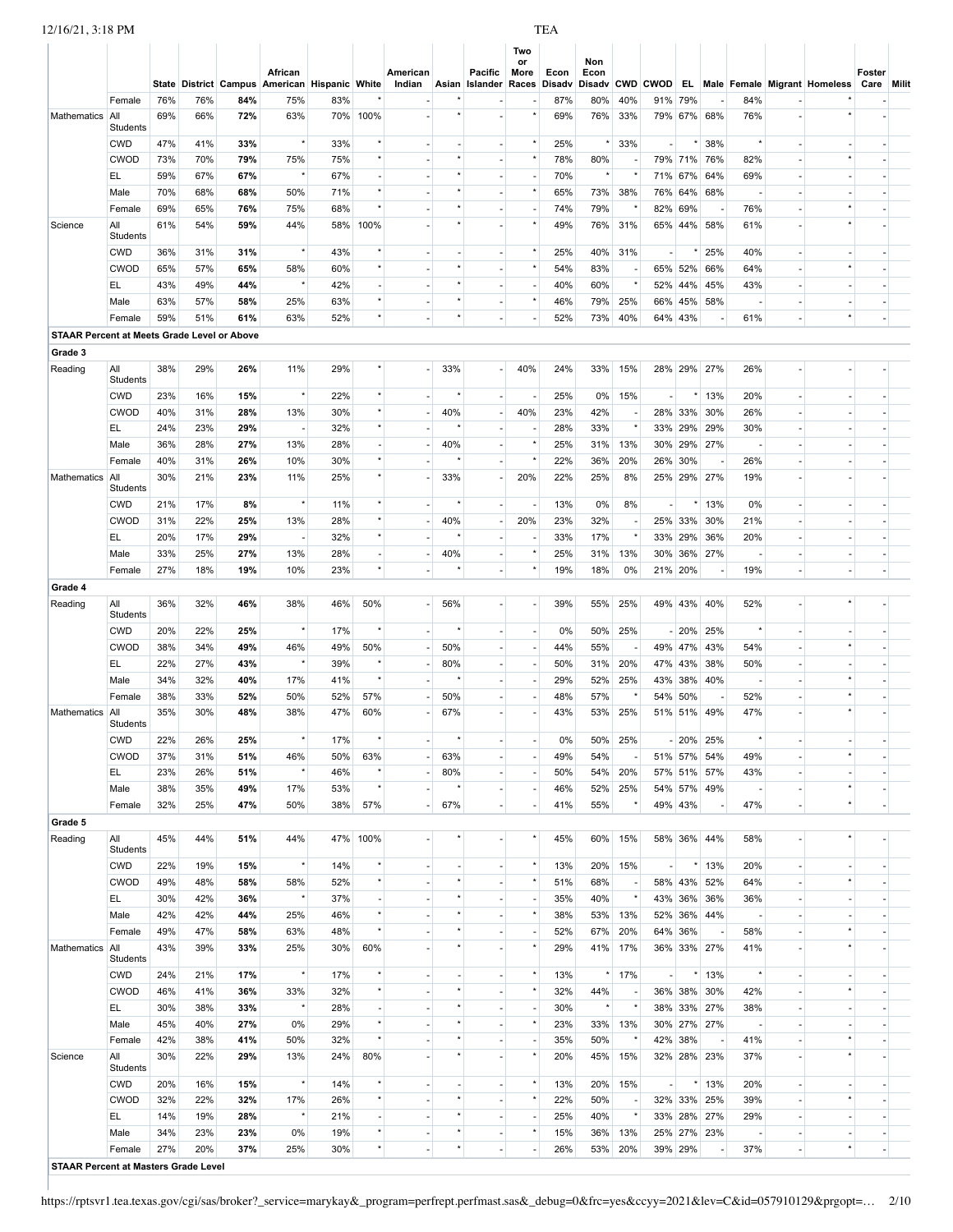| 12/16/21, 3:18 PM | <b>TEA</b> |
|-------------------|------------|
|                   |            |
|                   |            |

Mathematics

All<br>Students

|         |                 |     |     |     | African<br>State District Campus American Hispanic White |     | American<br>Indian |     | Pacific<br>Asian Islander Races Disady Disady CWD CWOD | Two<br>or<br>More | Econ | Non<br>Econ |    |         | EL. |     |     | Male Female Migrant Homeless | Foster<br>Care | <b>Milit</b> |
|---------|-----------------|-----|-----|-----|----------------------------------------------------------|-----|--------------------|-----|--------------------------------------------------------|-------------------|------|-------------|----|---------|-----|-----|-----|------------------------------|----------------|--------------|
| Grade 3 |                 |     |     |     |                                                          |     |                    |     |                                                        |                   |      |             |    |         |     |     |     |                              |                |              |
| Reading | All<br>Students | 19% | 14% | 14% | 0%                                                       | 15% |                    | 33% |                                                        | 40%               | 12%  | 21%         | 8% | 15% 21% |     | 13% | 15% |                              |                |              |

| Reading                                                 | All<br>Students        | 19%        | 14%       | 14%        | 0%                       | 15%        |                                     |    | 33%      |                          | 40%     | 12%       | 21%        | 8%                       |                          | 15% 21% 13%       |                          | 15%        |                          |  |
|---------------------------------------------------------|------------------------|------------|-----------|------------|--------------------------|------------|-------------------------------------|----|----------|--------------------------|---------|-----------|------------|--------------------------|--------------------------|-------------------|--------------------------|------------|--------------------------|--|
|                                                         | <b>CWD</b>             | 7%         | 2%        | 8%         | $^\star$                 | 11%        | $^\star$                            |    | $\star$  |                          |         | 13%       | 0%         | 8%                       | $\sim$                   |                   | 0%                       | 20%        |                          |  |
|                                                         | <b>CWOD</b>            | 21%        | 16%       | 15%        | 0%                       | 16%        | $^\star$                            |    | 40%      |                          | 40%     | 12%       | 26%        |                          |                          | 15% 24%           | 16%                      | 14%        |                          |  |
|                                                         | EL                     | 11%        | 13%       | 21%        | $\overline{\phantom{a}}$ | 21%        | $^\star$                            |    |          |                          |         | 22%       | 17%        |                          |                          | 24% 21%           | 21%                      | 20%        |                          |  |
|                                                         | Male                   | 17%        | 13%       | 13%        | 0%                       | 10%        | $\overline{\phantom{a}}$            |    | 40%      |                          |         | 9%        | 23%        | 0%                       |                          | 16% 21%           | 13%                      |            |                          |  |
|                                                         | Female                 | 20%        | 16%       | 15%        | 0%                       | 20%        | $^\star$                            |    |          |                          |         | 14%       | 18%        | 20%                      | 14% 20%                  |                   | $\overline{\phantom{a}}$ | 15%        |                          |  |
| Mathematics                                             | All                    | 14%        | 8%        | 4%         | 0%                       | 3%         | $^\star$                            |    | 17%      |                          | 20%     | 4%        | 4%         | 0%                       | 5%                       | 8%                | 7%                       | 2%         |                          |  |
|                                                         | Students               |            |           |            |                          |            |                                     |    |          |                          |         |           |            |                          |                          |                   |                          |            |                          |  |
|                                                         | <b>CWD</b>             | 7%         | 4%        | 0%         | $^\star$                 | 0%         | $^\star$                            |    | $\star$  |                          |         | 0%        | 0%         | 0%                       |                          |                   | 0%                       | 0%         |                          |  |
|                                                         | <b>CWOD</b>            | 15%        | 9%        | 5%         | 0%                       | 4%         | $^\star$                            |    | 20%      |                          | 20%     | 5%        | 5%         | $\sim$                   |                          | 5% 10%            | 8%                       | 2%         |                          |  |
|                                                         | EL                     | 8%         | 6%        | 8%         |                          | 5%         | $\star$                             |    |          |                          |         | 11%       | 0%         | $\star$                  | 10%                      | 8%                | 14%                      | 0%         |                          |  |
|                                                         | Male                   | 16%        | 11%       | 7%         | 0%                       | 3%         | $\overline{\phantom{a}}$            |    | 20%      |                          |         | 6%        | 8%         | 0%                       | 8%                       | 14%               | 7%                       |            |                          |  |
|                                                         | Female                 | 12%        | 6%        | 2%         | 0%                       | 3%         | $^\star$                            |    |          |                          | ×       | 3%        | 0%         | 0%                       | 2%                       | 0%                | $\overline{\phantom{a}}$ | 2%         |                          |  |
| Grade 4                                                 |                        |            |           |            |                          |            |                                     |    |          |                          |         |           |            |                          |                          |                   |                          |            |                          |  |
| Reading                                                 | All<br>Students        | 17%        | 13%       | 21%        | 19%                      | 20%        | 30%                                 |    | 22%      |                          |         | 18%       | 25%        | 8%                       |                          | 23% 17%           | 22%                      | 20%        |                          |  |
|                                                         | <b>CWD</b>             | 6%         | 5%        | 8%         | $^\star$                 | 17%        | $^\star$                            |    |          |                          |         | 0%        | 17%        | 8%                       |                          | $0\%$             | 13%                      |            |                          |  |
|                                                         | <b>CWOD</b>            | 19%        | 15%       | 23%        | 23%                      | 21%        | 38%                                 |    | 25%      |                          |         | 20%       | 26%        | $\sim$                   |                          | 23% 20%           | 24%                      | 22%        |                          |  |
|                                                         | EL                     | 8%         | 13%       | 17%        | $^\star$                 | 18%        | $^\star$                            |    | 20%      |                          |         | 23%       | 8%         | 0%                       |                          | 20% 17%           | 19%                      | 14%        |                          |  |
|                                                         | Male                   | 16%        | 12%       | 22%        | 17%                      | 22%        | $\star$                             |    |          |                          |         | 17%       | 29%        | 13%                      |                          | 24% 19%           | 22%                      |            |                          |  |
|                                                         | Female                 | 19%        | 14%       | 20%        | 20%                      | 19%        | 29%                                 |    | 17%      |                          |         | 19%       | 22%        |                          | 22% 14%                  |                   | $\overline{\phantom{a}}$ | 20%        |                          |  |
| Mathematics                                             | All                    | 21%        | 16%       | 32%        | 25%                      | 31%        | 30%                                 |    | 56%      |                          |         | 29%       | 35%        | 25%                      |                          | 33% 37%           | 36%                      | 29%        |                          |  |
|                                                         | Students               |            |           |            |                          |            |                                     |    |          |                          |         |           |            |                          |                          |                   |                          |            |                          |  |
|                                                         | <b>CWD</b>             | 9%         | 9%        | 25%        | $^\star$                 | 17%        | $^\star$                            |    |          |                          |         | 0%        | 50%        | 25%                      |                          | $-20%$            | 25%                      |            |                          |  |
|                                                         | CWOD                   | 23%        | 17%       | 33%        | 31%<br>$^\star$          | 33%        | 25%                                 |    | 50%      |                          |         | 33%       | 32%        |                          |                          | 33% 40%           | 38%                      | 29%        |                          |  |
|                                                         | EL                     | 11%        | 14%       | 37%        |                          | 32%        |                                     |    | 80%      | $\overline{\phantom{m}}$ |         | 36%       | 38%        | 20%                      |                          | 40% 37%           | 43%                      | 29%        |                          |  |
|                                                         | Male                   | 23%        | 20%       | 36%        | 0%                       | 41%        |                                     |    |          |                          |         | 29%       | 43%        | 25%                      |                          | 38% 43%           | 36%                      |            | $\star$                  |  |
|                                                         | Female                 | 18%        | 13%       | 29%        | 40%                      | 19%        | 29%                                 |    | 50%      | $\overline{\phantom{a}}$ |         | 30%       | 27%        |                          | 29% 29%                  |                   | $\overline{\phantom{a}}$ | 29%        |                          |  |
| Grade 5                                                 |                        |            |           |            |                          |            |                                     |    |          |                          |         |           |            |                          |                          |                   |                          |            |                          |  |
| Reading                                                 | All<br>Students        | 29%        | 25%       | 30%        | 31%                      | 27%        | 60%                                 |    |          |                          |         | 24%       | 40%        | 15%                      |                          | 33% 16% 27%       |                          | 34%        |                          |  |
|                                                         | <b>CWD</b>             | 8%         | 6%        | 15%        | $^\star$                 | 14%        | $\star$                             |    |          |                          | $\star$ | 13%       | 20%        | 15%                      | $\overline{\phantom{a}}$ |                   | 13%                      | 20%        |                          |  |
|                                                         | <b>CWOD</b>            | 33%        | 27%       | 33%        | 42%                      | 30%        | $^\star$                            |    |          |                          | $\star$ | 27%       | 44%        |                          |                          | 33% 19%           | 30%                      | 36%        |                          |  |
|                                                         | EL                     | 15%        | 21%       | 16%        | $^\star$                 | 16%        | $\overline{\phantom{a}}$            |    |          |                          |         | 15%       | 20%        | $^\star$                 |                          | 19% 16%           | 18%                      | 14%        |                          |  |
|                                                         | Male                   | 27%        | 22%       | 27%        | 13%                      | 29%        | $^\star$                            |    |          |                          | $\star$ | 23%       | 33%        | 13%                      |                          | 30% 18%           | 27%                      |            |                          |  |
|                                                         | Female                 | 32%        | 28%       | 34%        | 50%                      | 26%        | $\star$                             |    |          |                          |         | 26%       | 47%        | 20%                      | 36% 14%                  |                   | $\overline{\phantom{a}}$ | 34%        |                          |  |
| Mathematics                                             | All                    | 24%        | 21%       | 18%        | 0%                       | 18%        | 40%                                 |    |          |                          |         | 14%       | 24%        | 17%                      |                          | 18% 13% 22%       |                          | 14%        |                          |  |
|                                                         | Students               |            |           |            | $^\star$                 |            | $^\star$                            |    |          |                          |         |           |            |                          |                          |                   |                          | $\star$    |                          |  |
|                                                         | <b>CWD</b>             | 9%         | 10%       | 17%        |                          | 17%        | $^\star$                            |    |          |                          |         | 13%       |            | $*$ 17%                  | ÷.                       |                   | 13%                      |            |                          |  |
|                                                         | <b>CWOD</b>            | 26%        | 23%       | 18%        | 0%                       | 18%        |                                     |    |          |                          |         | 15%       | 24%        |                          |                          | 18% 14%           | 24%                      | 12%        |                          |  |
|                                                         | EL                     | 14%        | 21%       | 13%        | $^\star$                 | 6%         | $\sim$<br>$^\star$                  |    |          |                          |         | 10%       |            |                          |                          | 14% 13%           | 18%                      | 8%         |                          |  |
|                                                         | Male                   | 25%        | 22%       | 22%        | 0%                       | 21%        | $^\star$                            |    | $\star$  |                          |         | 19%       | 27%        | 13%                      | 24%                      | 18%               | 22%                      |            | $\star$                  |  |
| Science                                                 | Female<br>All          | 23%<br>12% | 21%<br>7% | 14%<br>14% | 0%<br>0%                 | 14%<br>16% | 20%                                 |    |          |                          |         | 9%<br>12% | 21%<br>17% | 8%                       | 12%                      | 8%<br>15% 12% 18% | ٠.                       | 14%<br>11% |                          |  |
|                                                         | Students               |            |           |            |                          |            |                                     |    |          |                          |         |           |            |                          |                          |                   |                          |            |                          |  |
|                                                         | <b>CWD</b>             | 6%         | 4%        | 8%         | $^\star$                 | 0%         | $^\star$                            |    | $^\star$ |                          | $\star$ | 0%        | 20%        | 8%                       | $\overline{\phantom{a}}$ |                   | 13%                      | 0%         | $^\star$                 |  |
|                                                         | <b>CWOD</b>            | 13%        | 7%        | 15%        | 0%                       | 19%        | $^\star$                            |    |          |                          |         | 15%       | 17%        |                          |                          | 15% 14% 19%       |                          | 12%        |                          |  |
|                                                         | EL.                    | 4%         | 5%        | 12%        | $^\star$                 | 11%        | $\overline{\phantom{a}}$<br>$\star$ |    | $\star$  |                          | $\star$ | 10%       | 20%        |                          |                          | 14% 12% 18%       |                          | 7%         |                          |  |
|                                                         | Male                   | 14%        | 8%        | 18%        | 0%                       | 19%        |                                     |    |          |                          |         | 12%       | 29%        | 13%                      |                          | 19% 18% 18%       |                          |            | $\overline{\phantom{a}}$ |  |
|                                                         | Female                 | 10%        | 6%        | 11%        | 0%                       | 13%        | $^\star$                            |    | $\star$  |                          |         | 13%       | 7%         | 0%                       | 12%                      | 7%                | $\overline{\phantom{a}}$ | 11%        | $^\star$                 |  |
| <b>STAAR Percent at Approaches Grade Level or Above</b> |                        |            |           |            |                          |            |                                     |    |          |                          |         |           |            |                          |                          |                   |                          |            |                          |  |
| <b>All Grades</b>                                       |                        |            |           |            |                          |            |                                     |    |          |                          |         |           |            |                          |                          |                   |                          |            |                          |  |
| All Subjects                                            | All<br><b>Students</b> | 67%        | 60%       | 66%        | 51%                      | 67%        | 79%                                 |    | 83%      |                          | 58%     | 61%       | 73%        | 34%                      |                          | 71% 64% 63%       |                          | 69%        | 43%                      |  |
|                                                         | <b>CWD</b>             | 38%        | 32%       | 34%        | 27%                      | 32%        | 56%                                 | ÷, |          | $\overline{\phantom{a}}$ | $\star$ | 23%       | 50%        | 34%                      |                          | $-19\%$ 34%       |                          | 34%        |                          |  |
|                                                         | <b>CWOD</b>            | 71%        | 63%       | 71%        | 56%                      | 72%        | 85%                                 |    | 84%      | $\overline{\phantom{a}}$ | 69%     | 67%       | 78%        | $\overline{\phantom{a}}$ |                          | 71% 72% 69%       |                          | 73%        | 43%                      |  |
|                                                         | EL.                    | 47%        | 52%       | 64%        | 0%                       | 64%        | $\star$                             |    | 83%      |                          |         | 65%       | 62%        | 19%                      |                          | 72% 64% 61%       |                          | 67%        |                          |  |
|                                                         | Male                   | 65%        | 57%       | 63%        | 40%                      | 66%        | 67%                                 |    | 84%      | $\overline{\phantom{a}}$ | 60%     | 57%       | 71%        | 34%                      |                          | 69% 61% 63%       |                          |            |                          |  |
|                                                         | Female                 | 69%        | 62%       | 69%        | 59%                      | 68%        | 82%                                 |    | 83%      |                          |         | 65%       | 75%        | 34%                      | 73% 67%                  |                   | $\overline{\phantom{a}}$ | 69%        | 40%                      |  |
| Reading                                                 | All<br>Students        | 68%        | 60%       | 66%        | 58%                      | 66%        | 68%                                 |    | 84%      |                          | 63%     | 63%       | 72%        | 34%                      |                          | 71% 64% 61%       |                          | 71%        |                          |  |

CWD 35% 29% **34%** 44% 27% \* - \* - \* 23% 50% 34% - 17% 33% 36% - - - CWOD 72% 64% **71%** 61% 72% 73% - 88% - 71% 68% 77% - 71% 72% 67% 75% - \* - EL 46% 51% **64%** \* 65% \* - 85% - - 65% 63% 17% 72% 64% 59% 71% - - - Male 63% 55% **61%** 50% 61% \* - 89% - 67% 56% 69% 33% 67% 59% 61% - - \* - Female 72% 65% **71%** 64% 73% 73% - 80% - \* 69% 76% 36% 75% 71% - 71% - \* -

65% 57% **67%** 46% 70% 84% - 84% - 50% 64% 73% 35% 72% 70% 66% 68% - \* -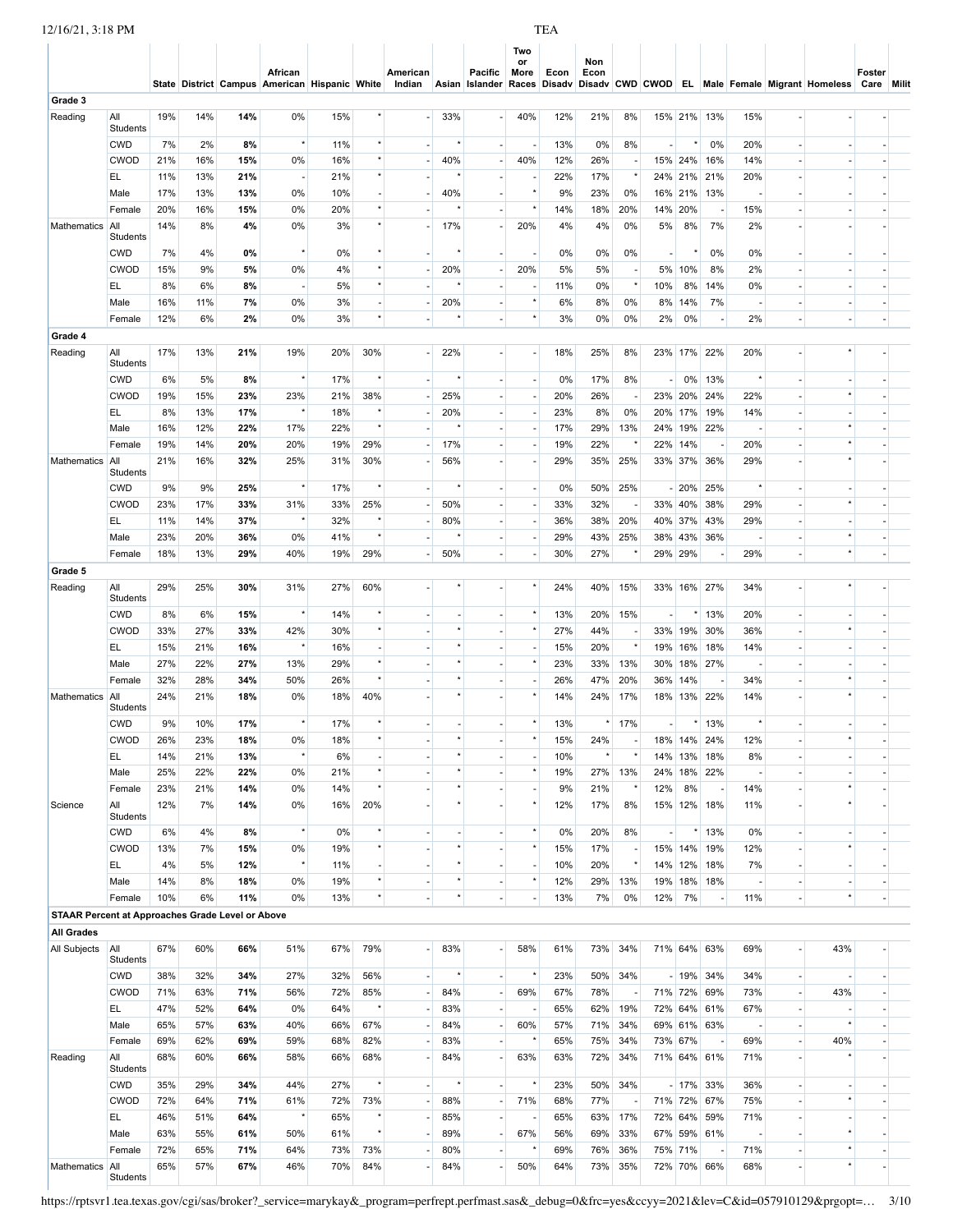| 12/16/21, 3:18 PM                                  |                 |     |            |     |                                               |     |          |          |          |                          |                   | <b>TEA</b> |             |                          |                          |             |                          |     |                                          |            |  |
|----------------------------------------------------|-----------------|-----|------------|-----|-----------------------------------------------|-----|----------|----------|----------|--------------------------|-------------------|------------|-------------|--------------------------|--------------------------|-------------|--------------------------|-----|------------------------------------------|------------|--|
|                                                    |                 |     |            |     | African                                       |     |          | American |          | Pacific                  | Two<br>or<br>More | Econ       | Non<br>Econ |                          |                          |             |                          |     |                                          | Foster     |  |
|                                                    |                 |     |            |     | State District Campus American Hispanic White |     |          | Indian   |          | Asian Islander           | Races             | Disadv     | Disadv      |                          |                          |             |                          |     | CWD CWOD EL Male Female Migrant Homeless | Care Milit |  |
|                                                    | <b>CWD</b>      | 39% | 34%        | 35% | 22%                                           | 33% |          |          |          | $\sim$                   |                   | 23%        | 53%         | 35%                      |                          | $-27%$      | 38%                      | 31% |                                          |            |  |
|                                                    | <b>CWOD</b>     | 68% | 60%        | 72% | 51%                                           | 75% | 93%      |          | 82%      | ٠                        | 57%               | 70%        | 77%         |                          |                          |             | 72% 76% 72%              | 73% |                                          |            |  |
|                                                    | EL.             | 49% | 52%        | 70% | $^\star$                                      | 69% | $^\star$ |          | 85%      | $\sim$                   |                   | 73%        | 61%         | 27%                      |                          |             | 76% 70% 67%              | 73% |                                          |            |  |
|                                                    | Male            | 65% | 58%        | 66% | 36%                                           | 72% | $^\star$ |          | 78%      | $\overline{\phantom{a}}$ | 50%               | 62%        | 71%         | 38%                      |                          | 72% 67%     | 66%                      |     |                                          |            |  |
|                                                    | Female          | 65% | 57%        | 68% | 54%                                           | 68% | 87%      |          | 90%      | ×.                       |                   | 65%        | 74%         | 31%                      |                          | 73% 73%     |                          | 68% |                                          |            |  |
| Science                                            | All<br>Students | 70% | 64%        | 59% | 44%                                           | 58% | 100%     |          |          | $\overline{\phantom{a}}$ |                   | 49%        | 76%         | 31%                      |                          |             | 65% 44% 58%              | 61% |                                          |            |  |
|                                                    | <b>CWD</b>      | 42% | 35%        | 31% | $^\star$                                      | 43% | $^\star$ |          |          | ÷,                       |                   | 25%        | 40%         | 31%                      | ÷,                       |             | 25%                      | 40% |                                          |            |  |
|                                                    | <b>CWOD</b>     | 74% | 67%        | 65% | 58%                                           | 60% | $^\star$ |          |          | ÷,                       | $^\star$          | 54%        | 83%         | $\overline{\phantom{a}}$ | 65%                      | 52%         | 66%                      | 64% |                                          |            |  |
|                                                    | EL              | 47% | 56%        | 44% | $^\star$                                      | 42% |          |          |          |                          |                   | 40%        | 60%         | $\star$                  | 52%                      | 44%         | 45%                      | 43% |                                          |            |  |
|                                                    | Male            | 70% | 63%        | 58% | 25%                                           | 63% | $^\star$ |          |          | $\overline{\phantom{a}}$ | $^\star$          | 46%        | 79%         | 25%                      |                          |             | 66% 45% 58%              |     |                                          |            |  |
|                                                    | Female          | 71% | 64%        | 61% | 63%                                           | 52% | $^\star$ |          |          |                          |                   | 52%        | 73%         | 40%                      |                          | 64% 43%     |                          | 61% |                                          |            |  |
| <b>STAAR Percent at Meets Grade Level or Above</b> |                 |     |            |     |                                               |     |          |          |          |                          |                   |            |             |                          |                          |             |                          |     |                                          |            |  |
| <b>All Grades</b>                                  |                 |     |            |     |                                               |     |          |          |          |                          |                   |            |             |                          |                          |             |                          |     |                                          |            |  |
| All Subjects                                       | All             | 41% | 33%        | 37% | 25%                                           | 35% | 58%      |          | 55%      |                          | 42%               | 31%        | 47%         | 17%                      |                          |             | 40% 37% 34%              | 40% | 0%                                       |            |  |
|                                                    | Students        |     |            |     |                                               |     |          |          |          |                          |                   |            |             |                          |                          |             |                          |     |                                          |            |  |
|                                                    | <b>CWD</b>      | 21% | 18%        | 17% | 0%                                            | 16% | 56%      |          |          | $\overline{\phantom{a}}$ | $\star$           | 12%        | 25%         | 17%                      |                          |             | $-7\%$ 16%               | 19% |                                          |            |  |
|                                                    | <b>CWOD</b>     | 44% | 35%        | 40% | 31%                                           | 38% | 59%      |          | 55%      | ٠                        | 50%               | 34%        | 51%         |                          |                          | 40% 42%     | 38%                      | 42% | 0%                                       |            |  |
|                                                    | EL.             | 20% | 26%        | 37% | 0%                                            | 35% | $^\star$ |          | 60%      | $\sim$                   |                   | 36%        | 38%         | 7%                       |                          | 42% 37%     | 38%                      | 36% |                                          |            |  |
|                                                    | Male            | 40% | 32%        | 34% | 12%                                           | 35% | 67%      |          | 53%      | $\overline{\phantom{a}}$ | 47%               | 28%        | 43%         | 16%                      | 38%                      | 38%         | 34%                      |     |                                          |            |  |
|                                                    | Female          | 42% | 35%        | 40% | 36%                                           | 36% | 56%      |          | 57%      | $\sim$                   |                   | 33%        | 50%         | 19%                      | 42%                      | 36%         |                          | 40% | 0%                                       |            |  |
| Reading                                            | All             | 44% | 37%        | 41% | 30%                                           | 40% | 58%      |          | 47%      | $\overline{\phantom{m}}$ | 50%               | 35%        | 51%         | 18%                      |                          |             | 44% 37% 37%              | 44% |                                          |            |  |
|                                                    | Students        |     |            |     |                                               |     |          |          |          |                          |                   |            |             |                          |                          |             |                          |     |                                          |            |  |
|                                                    | <b>CWD</b>      | 20% | 17%        | 18% | 0%                                            | 18% | $^\star$ |          |          | $\overline{\phantom{a}}$ |                   | 14%        | 25%         | 18%                      | $\sim$                   |             | 8% 17%                   | 21% |                                          |            |  |
|                                                    | <b>CWOD</b>     | 47% | 39%        | 44% | 37%                                           | 44% | 60%      |          | 47%      | ×.                       | 57%               | 38%        | 56%         | $\sim$                   | 44%                      |             | 42% 41%                  | 47% |                                          |            |  |
|                                                    | EL              | 20% | 27%        | 37% | $^\star$                                      | 36% | $\star$  |          | 54%      | $\overline{\phantom{a}}$ |                   | 38%        | 33%         | 8%                       | 42%                      | 37%         | 35%                      | 39% |                                          |            |  |
|                                                    | Male            | 40% | 33%        | 37% | 18%                                           | 38% | $^\star$ |          | 44%      | ×.                       | 50%               | 30%        | 47%         | 17%                      | 41%                      |             | 35% 37%                  |     |                                          |            |  |
|                                                    | Female          | 48% | 41%        | 44% | 39%                                           | 43% | 60%      |          | 50%      | $\overline{\phantom{a}}$ |                   | 38%        | 55%         | 21%                      | 47%                      | 39%         |                          | 44% |                                          |            |  |
| Mathematics                                        | All<br>Students | 37% | 29%        | 35% | 24%                                           | 34% | 53%      |          | 58%      | ä,                       | 25%               | 30%        | 43%         | 16%                      |                          |             | 38% 40% 34%              | 35% |                                          |            |  |
|                                                    | <b>CWD</b>      | 21% | 19%        | 16% | 0%                                            | 14% | $^\star$ |          |          | ٠                        |                   | 9%         | 27%         | 16%                      | $\sim$                   |             | 9% 17%                   | 15% |                                          |            |  |
|                                                    | <b>CWOD</b>     | 39% | 30%        | 38% | 29%                                           | 37% | 53%      |          | 59%      | $\overline{\phantom{a}}$ | 29%               | 34%        | 46%         |                          |                          |             | 38% 44% 38%              | 38% |                                          |            |  |
|                                                    | EL.             | 20% | 23%        | 40% | $\star$                                       | 37% | $^\star$ |          | 62%      | $\overline{\phantom{a}}$ |                   |            |             | 9%                       |                          |             |                          | 35% |                                          |            |  |
|                                                    | Male            | 37% |            | 34% |                                               | 37% | $^\star$ |          | 56%      | $\overline{\phantom{a}}$ | 33%               | 38%        | 43%         | 17%                      |                          |             | 44% 40% 43%<br>34%       |     |                                          |            |  |
|                                                    | Female          | 36% | 30%<br>28% | 35% | 9%<br>36%                                     | 31% | 47%      |          | 60%      | $\overline{\phantom{a}}$ |                   | 30%<br>30% | 41%<br>45%  | 15%                      | 38%<br>38%               | 43%<br>35%  | $\overline{\phantom{a}}$ | 35% |                                          |            |  |
| Science                                            | All             | 43% | 34%        | 29% | 13%                                           | 24% | 80%      |          |          | $\sim$                   |                   | 20%        | 45%         | 15%                      |                          |             | 32% 28% 23%              | 37% |                                          |            |  |
|                                                    | Students        |     |            |     |                                               |     |          |          |          |                          |                   |            |             |                          |                          |             |                          |     |                                          |            |  |
|                                                    | <b>CWD</b>      | 22% | 19%        | 15% | $^\star$                                      | 14% | $^\star$ |          |          | $\sim$                   |                   | 13%        | 20%         | 15%                      | $\sim$                   |             | 13%                      | 20% |                                          |            |  |
|                                                    | <b>CWOD</b>     | 46% | 36%        | 32% | 17%                                           | 26% | $^\star$ |          |          | $\overline{\phantom{a}}$ |                   | 22%        | 50%         |                          |                          | 32% 33%     | 25%                      | 39% |                                          |            |  |
|                                                    | EL              | 17% | 27%        | 28% | $^\star$                                      | 21% |          |          |          | ÷.                       |                   | 25%        | 40%         | $^\star$                 |                          |             | 33% 28% 27%              | 29% |                                          |            |  |
|                                                    | Male            | 44% | 34%        | 23% | 0%                                            | 19% |          |          |          |                          |                   | 15%        | 36%         | 13%                      |                          |             | 25% 27% 23%              |     |                                          |            |  |
|                                                    | Female          | 42% | 34%        | 37% | 25%                                           | 30% | $^\star$ |          | $^\star$ | $\sim$                   |                   | 26%        | 53%         | 20%                      |                          | 39% 29%     |                          | 37% | $^\star$                                 |            |  |
| <b>STAAR Percent at Masters Grade Level</b>        |                 |     |            |     |                                               |     |          |          |          |                          |                   |            |             |                          |                          |             |                          |     |                                          |            |  |
| <b>All Grades</b>                                  |                 |     |            |     |                                               |     |          |          |          |                          |                   |            |             |                          |                          |             |                          |     |                                          |            |  |
| All Subjects                                       | All             | 18% | 12%        | 19% | 10%                                           | 19% | 28%      |          | 33%      | $\sim$                   | 32%               | 16%        | 25%         | 11%                      |                          |             | 20% 19% 21%              | 18% | 0%                                       |            |  |
|                                                    | Students        |     |            |     |                                               |     |          |          |          |                          |                   |            |             |                          |                          |             |                          |     |                                          |            |  |
|                                                    | <b>CWD</b>      | 7%  | 7%         | 11% | 0%                                            | 10% | 44%      | $\sim$   |          | $\sim$                   | $\star$           | 6%         | 19%         | 11%                      |                          |             | $-4\%$ 11%               | 13% |                                          |            |  |
|                                                    | <b>CWOD</b>     | 19% | 13%        | 20% | 13%                                           | 20% | 24%      |          | 34%      | $\overline{\phantom{a}}$ | 38%               | 17%        | 26%         | $\overline{\phantom{a}}$ |                          |             | 20% 21% 23%              | 18% | 0%                                       |            |  |
|                                                    | EL.             | 7%  | 9%         | 19% | 0%                                            | 17% | $^\star$ |          | 37%      | $\overline{\phantom{a}}$ |                   | 19%        | 19%         | 4%                       |                          |             | 21% 19% 23%              | 13% |                                          |            |  |
|                                                    | Male            | 17% | 12%        | 21% | 4%                                            | 21% | 56%      |          | 37%      | $\overline{\phantom{a}}$ | 33%               | 16%        | 29%         | 11%                      |                          |             | 23% 23% 21%              |     |                                          |            |  |
|                                                    | Female          | 19% | 13%        | 18% | 16%                                           | 16% | 21%      |          | 30%      | $\overline{\phantom{a}}$ |                   | 15%        | 22%         | 13%                      |                          | 18% 13%     | $\overline{\phantom{a}}$ | 18% | 0%                                       |            |  |
| Reading                                            | All<br>Students | 18% | 12%        | 21% | 16%                                           | 21% | 32%      |          | 26%      | $\overline{\phantom{a}}$ | 38%               | 17%        | 29%         | 11%                      |                          |             | 23% 18% 21%              | 22% |                                          |            |  |
|                                                    | <b>CWD</b>      | 6%  | 6%         | 11% | 0%                                            | 14% | $^\star$ |          |          | $\overline{\phantom{a}}$ | $\star$           | 9%         | 13%         | 11%                      |                          | 0%<br>- 11  | 8%                       | 14% |                                          |            |  |
|                                                    | <b>CWOD</b>     | 20% | 13%        | 23% | 20%                                           | 22% | 33%      |          | 29%      | $\overline{\phantom{a}}$ | 43%               | 18%        | 32%         | $\overline{\phantom{a}}$ |                          |             | 23% 21% 23%              | 23% |                                          |            |  |
|                                                    | EL.             | 7%  | 9%         | 18% | $^\star$                                      | 18% | $^\star$ |          | 23%      | $\overline{\phantom{a}}$ |                   | 20%        | 13%         | 0%                       |                          |             | 21% 18% 20%              | 16% |                                          |            |  |
|                                                    | Male            | 16% | 11%        | 21% | 9%                                            | 20% | $^\star$ |          | 33%      | $\overline{\phantom{a}}$ | 33%               | 16%        | 29%         | 8%                       |                          |             | 23% 20% 21%              |     |                                          |            |  |
|                                                    | Female          | 21% | 14%        | 22% | 21%                                           | 21% | 27%      |          | 20%      | $\overline{\phantom{a}}$ | $\star$           | 19%        | 29%         | 14%                      |                          | 23% 16%     | $\overline{\phantom{a}}$ | 22% | $^\star$                                 |            |  |
| Mathematics                                        | All             | 17% | 12%        | 18% | 8%                                            | 17% | 26%      |          | 42%      | ÷,                       | 25%               | 15%        | 24%         | 14%                      |                          |             | 19% 22% 21%              | 15% |                                          |            |  |
|                                                    | Students        |     |            |     |                                               |     |          |          |          |                          |                   |            |             |                          |                          |             |                          |     |                                          |            |  |
|                                                    | <b>CWD</b>      | 8%  | 7%         | 14% | 0%                                            | 10% | $^\star$ |          |          | $\overline{\phantom{a}}$ |                   | 5%         | 27%         | 14%                      | $\overline{\phantom{a}}$ |             | 9% 13%                   | 15% |                                          |            |  |
|                                                    | <b>CWOD</b>     | 18% | 12%        | 19% | 10%                                           | 18% | 20%      |          | 41%      | $\overline{\phantom{a}}$ | 29%               | 16%        | 23%         | $\overline{\phantom{a}}$ |                          |             | 19% 24% 23%              | 15% |                                          |            |  |
|                                                    | EL.             | 8%  | 10%        | 22% | $^\star$                                      | 17% | $^\star$ |          | 54%      | $\overline{\phantom{a}}$ |                   | 20%        | 26%         | 9%                       |                          | 24% 22%     | 28%                      | 14% |                                          |            |  |
|                                                    | Male            | 18% | 13%        | 21% | 0%                                            | 22% | $^\star$ |          | 44%      | $\overline{\phantom{a}}$ | 33%               | 17%        | 29%         | 13%                      |                          |             | 23% 28% 21%              |     |                                          |            |  |
|                                                    | Female          | 16% | 11%        | 15% | 14%                                           | 12% | 20%      |          | 40%      | $\overline{\phantom{a}}$ |                   | 13%        | 19%         | 15%                      |                          | 15% 14%     | $\overline{\phantom{a}}$ | 15% |                                          |            |  |
| Science                                            | All             | 19% | 13%        | 14% | 0%                                            | 16% | 20%      |          |          | $\sim$                   |                   | 12%        | 17%         | 8%                       |                          |             | 15% 12% 18%              | 11% |                                          |            |  |
|                                                    | Students        |     |            |     |                                               |     |          |          |          |                          |                   |            |             |                          |                          |             |                          |     |                                          |            |  |
|                                                    | <b>CWD</b>      | 8%  | 7%         | 8%  | $^\star$                                      | 0%  | $^\star$ |          |          | $\overline{\phantom{a}}$ |                   | 0%         | 20%         | 8%                       | $\overline{\phantom{a}}$ |             | 13%                      | 0%  |                                          |            |  |
|                                                    | <b>CWOD</b>     | 20% | 13%        | 15% | $0\%$                                         | 19% | $^\star$ |          | $^\star$ |                          | $\star$           | 15%        | 17%         | $\overline{\phantom{a}}$ |                          | 15% 14% 19% |                          | 12% |                                          |            |  |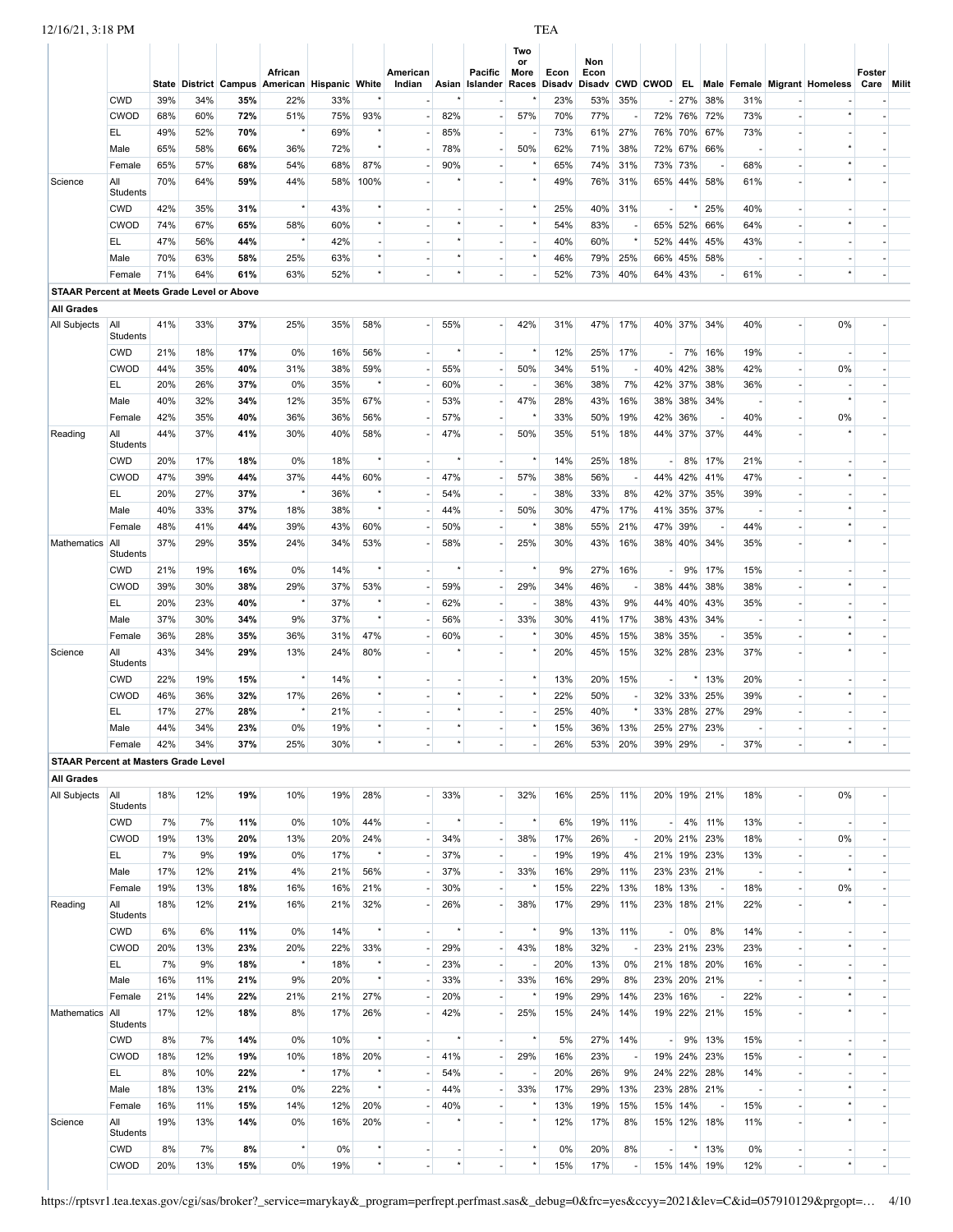**State District Campus African American Hispanic White American Indian Asian Islander Pacific Two or More Races Disadv Disadv CWD CWOD EL Male Female Migrant Homeless Econ Non Econ Foster Care Milit** EL 4% 8% **12%** \* 11% - - \* - - 10% 20% \* 14% 12% 18% 7% - - - Male 20% 13% **18%** 0% 19% \* - \* - \* 12% 29% 13% 19% 18% 18% - - - - Female 18% 13% **11%** 0% 13% \* - \* - - 13% 7% 0% 12% 7% - 11% - \* -

- Indicates there are no students in the group.

\* Indicates results are masked due to small numbers to protect student confidentiality.

## **Part (iii): Academic Growth and Graduation Rate**

## **Part (iii)(I): Academic Growth**

This section provides information on students' academic growth for mathematics and reading/ELA for public elementary schools and secondary schools which don't have a graduation rate, for the 2020-21 school year. These results include all students tested, regardless of whether they were in the accountability subset. (CWD: children with disability; CWOD: children without disability; EL: English learner)

USDE waived reporting requirements in Section 1111(h)(1)(C)(iii)(l) (other academic indicator results for schools that are not high *schools) for the 2020-21 school year.*

#### **Part (iii)(II): Graduation Rate**

This section provides information on high school graduation rates for the class of 2020.

## **There is no data for this campus.**

## **Part (iv): English Language Proficiency**

This section provides information on the number and percentage of English learners achieving English language proficiency based on the 2021 Texas English Language Proficiency Assessment System (TELPAS) data. (EL: English learner)

|  | Total EL in Class Proficiency of EL Rate of Proficiency |
|--|---------------------------------------------------------|
|  |                                                         |

| $\sim$ |  |
|--------|--|
|        |  |

- Indicates there are no students in the group.
- Indicates results are masked due to small numbers to protect student confidentiality.
- ✧ Indicates data reporting does not meet for Minimum Size.

## **Part (v): School Quality or Student Success (SQSS)**

This section provides information on school quality or student success, which is college, career and military readiness (CCMR) for high schools and average performance rate of the three STAAR performance levels of all students, regardless of whether they were in the accountability subset, for elementary and secondary schools without a graduation rate. (CWD: children with disability; EL: English learner)

|                                                                                 | All    | African<br>Students American Hispanic White |    |                          | American<br>Indian       |                | Pacific<br>Asian Islander | Two or More<br>Races | Econ<br>Disady CWD EL |    |    |
|---------------------------------------------------------------------------------|--------|---------------------------------------------|----|--------------------------|--------------------------|----------------|---------------------------|----------------------|-----------------------|----|----|
| <b>Student Success (Student Achievement Domain Score: STAAR Component Only)</b> |        |                                             |    |                          |                          |                |                           |                      |                       |    |    |
| <b>STAAR Component Score</b>                                                    | 41     | 29                                          | 40 | 55                       | ۰                        | 57             | $\overline{\phantom{a}}$  | 44                   | 36                    | 21 | 40 |
| School Quality (College, Career, and Military Readiness Performance)            |        |                                             |    |                          |                          |                |                           |                      |                       |    |    |
| %Students meeting CCMR                                                          | $\sim$ | $\overline{\phantom{a}}$                    | ٠  | $\overline{\phantom{a}}$ | $\overline{\phantom{a}}$ | $\overline{a}$ | $\overline{\phantom{a}}$  | $\sim$               | $\sim$                | -  |    |

- Indicates there are no students in the group.

\* Indicates results are masked due to small numbers to protect student confidential

#### **Part (vi): Goal Meeting Status**

This section provides information on the progress of all students and each student group toward meeting the long-term goals or interim objectives on STAAR academic performance, federal graduation rate, and English learners' language proficiency. (CWD: children with disability; EL: English learner)

*USDE waived reporting requirements in Section 1111(h)(1)(C)(vi) (progress toward meeting long-term goals and measurements of interim progress) for the 2020-21 school year.*

#### **Part (vii): STAAR Participation**

This section provides the percentage of students assessed and not assessed on STAAR for mathematics, reading/ELA, and science. (CWD: children with disability; CWOD: children without disability; EL: English learner)

|                           |              |     | African<br>Campus American Hispanic White |     |     | American<br>Indian |     | Pacific<br>Asian   Islander   Races   Disadv   Disadv   CWD   CWOD | Two or<br>More | Econ | Non<br>Econ |     |     | EL. |     |     | Male Female Migrant |
|---------------------------|--------------|-----|-------------------------------------------|-----|-----|--------------------|-----|--------------------------------------------------------------------|----------------|------|-------------|-----|-----|-----|-----|-----|---------------------|
| <b>Participation Rate</b> |              |     |                                           |     |     |                    |     |                                                                    |                |      |             |     |     |     |     |     |                     |
| <b>All Subiects</b>       | All Students | 82% | 75%                                       | 86% | 75% |                    | 82% |                                                                    | 76%            | 85%  | 78%         | 87% | 81% | 91% | 77% | 87% |                     |
|                           | CWD          | 87% | 92%                                       | 85% | 82% |                    |     |                                                                    |                | 90%  | 84%         | 87% |     | 84% | 88% | 86% |                     |
|                           | CWOD         | 81% | 72%                                       | 86% | 74% |                    | 81% |                                                                    | 73%            | 84%  | 77%         |     | 81% | 92% | 76% | 88% |                     |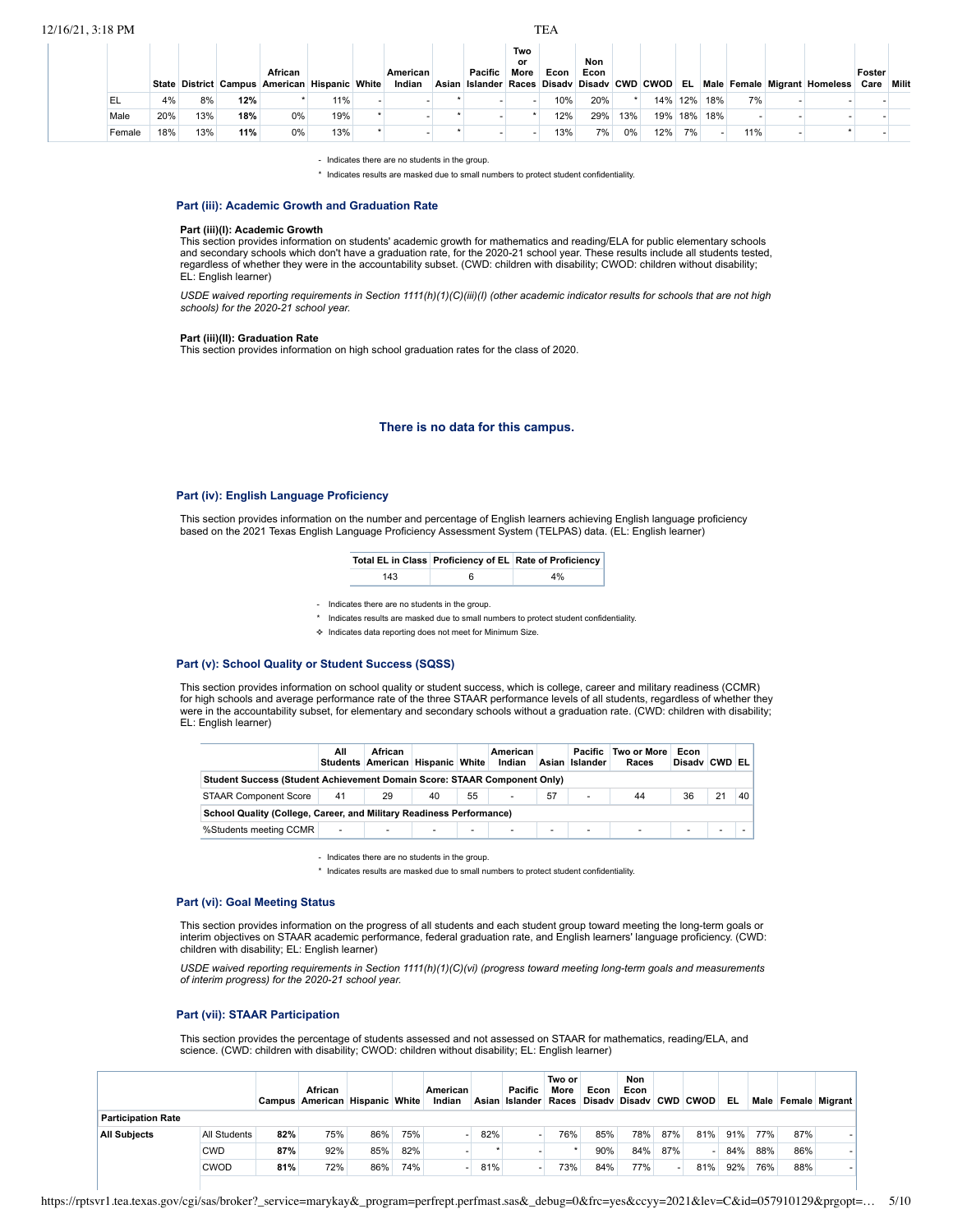|                                          |                            |                      | African                        |                          |                          | American                       |     | Pacific        | Two or<br>More           | Econ                     | Non<br>Econ |                          |          |                          |      |                       |
|------------------------------------------|----------------------------|----------------------|--------------------------------|--------------------------|--------------------------|--------------------------------|-----|----------------|--------------------------|--------------------------|-------------|--------------------------|----------|--------------------------|------|-----------------------|
|                                          |                            |                      | Campus American Hispanic White |                          |                          | Indian                         |     | Asian Islander | Races                    | <b>Disadv</b>            | Disadv      |                          | CWD CWOD | EL.                      | Male | <b>Female Migrant</b> |
|                                          | EL                         | 91%                  | 80%                            | 92%                      |                          |                                | 86% |                |                          | 90%                      | 93%         | 84%                      | 92%      | 91%                      | 86%  | 97%                   |
|                                          | Male                       | 77%                  | 66%                            | 83%                      | 56%                      | $\overline{\phantom{a}}$       | 73% |                | 71%                      | 81%                      | 72%         | 88%                      | 76%      | 86%                      | 77%  |                       |
|                                          | Female                     | 87%                  | 84%                            | 89%                      | 83%                      |                                | 92% |                | $\star$                  | 89%                      | 85%         | 86%                      | 88%      | 97%                      |      | 87%                   |
| Reading                                  | <b>All Students</b>        | 83%                  | 76%                            | 87%                      | 76%                      | ÷                              | 83% |                | 80%                      | 86%                      | 79%         | 86%                      | 83%      | 93%                      | 79%  | 88%                   |
|                                          | <b>CWD</b>                 | 86%                  | 90%                            | 85%                      | 80%                      |                                |     |                | $\star$                  | 88%                      | 84%         | 86%                      |          | 86%                      | 86%  | 88%                   |
|                                          | <b>CWOD</b>                | 83%                  | 73%                            | 87%                      | 75%                      | ÷.                             | 81% |                | 78%                      | 86%                      | 78%         | $\overline{\phantom{a}}$ | 83%      | 94%                      | 78%  | 88%                   |
|                                          | EL                         | 93%                  |                                | 95%                      |                          |                                | 87% |                |                          | 91%                      | 96%         | 86%                      | 94%      | 93%                      | 89%  | 98%                   |
|                                          | Male                       | 79%                  | 67%                            | 85%                      | 57%                      | ÷                              | 75% |                | 75%                      | 83%                      | 74%         | 86%                      | 78%      | 89%                      | 79%  |                       |
|                                          | Female                     | 88%                  | 85%                            | 90%                      | 83%                      |                                | 91% |                | $\star$                  | 90%                      | 86%         | 88%                      | 88%      | 98%                      |      | 88%                   |
| <b>Mathematics</b>                       | <b>All Students</b>        | 82%                  | 76%                            | 84%                      | 76%                      |                                | 83% |                | 80%                      | 85%                      | 77%         | 84%                      | 81%      | 88%                      | 77%  | 87%                   |
|                                          | <b>CWD</b>                 | 84%                  | 90%                            | 81%                      | 80%                      |                                |     |                | $\star$                  | 88%                      | 79%         | 84%                      |          | 79%                      | 86%  | 81%                   |
|                                          | <b>CWOD</b>                | 81%                  | 73%                            | 85%                      | 75%                      | $\overline{\phantom{a}}$       | 81% |                | 78%                      | 84%                      | 76%         | $\overline{\phantom{a}}$ | 81%      | 90%                      | 75%  | 88%                   |
|                                          | EL                         | 88%                  |                                | 89%                      |                          |                                | 87% |                | ÷                        | 88%                      | 88%         | 79%                      | 90%      | 88%                      | 84%  | 95%                   |
|                                          | Male                       | 77%                  | 67%                            | 82%                      | 57%                      |                                | 75% |                | 75%                      | 80%                      | 72%         | 86%                      | 75%      | 84%                      | 77%  |                       |
|                                          | Female                     | 87%                  | 85%                            | 88%                      | 83%                      |                                | 91% |                | $\star$                  | 90%                      | 82%         | 81%                      | 88%      | 95%                      |      | 87%                   |
| <b>Science</b>                           | <b>All Students</b>        | 80%                  | 70%                            | 86%                      | 71%                      | $\overline{\phantom{a}}$       | 80% |                | 60%                      | 82%                      | 76%         | 100%                     | 76%      | 93%                      | 74%  | 86%                   |
|                                          | <b>CWD</b>                 | 100%                 |                                | 100%                     |                          |                                |     |                |                          | 100%                     | 100%        | 100%                     |          | $^{\star}$               | 100% | 100%                  |
|                                          | <b>CWOD</b>                | 76%                  | 63%                            | 84%                      | 67%                      |                                | 80% |                | $\star$                  | 79%                      | 73%         | $\overline{\phantom{a}}$ | 76%      | 91%                      | 70%  | 85%                   |
|                                          | EL                         | 93%                  |                                | 95%                      |                          |                                | 80% |                |                          | 91%                      | 100%        | $^\star$                 | 91%      | 93%                      | 85%  | 100%                  |
|                                          | Male                       | 74%                  | 62%                            | 84%                      |                          |                                |     |                | 60%                      | 79%                      | 67%         | 100%                     | 70%      | 85%                      | 74%  |                       |
|                                          | Female                     | 86%                  | 80%                            | 88%                      | 80%                      |                                |     |                |                          | 85%                      | 88%         | 100%                     | 85%      | 100%                     |      | 86%                   |
| <b>SAT/ACT All Subjects All Students</b> |                            | $\sim$               |                                | ٠                        |                          | ÷.                             |     |                | $\sim$                   | ÷,                       |             | $\sim$                   |          |                          |      |                       |
|                                          | <b>CWD</b>                 | ÷,                   |                                |                          |                          |                                |     |                | $\sim$                   | $\overline{\phantom{a}}$ |             | ä,                       |          |                          |      |                       |
|                                          | <b>CWOD</b>                | $\sim$               |                                | $\sim$                   |                          | ÷                              |     |                | ÷.                       | ×.                       |             | ä,                       |          | $\sim$                   |      |                       |
|                                          | EL                         | $\blacksquare$       |                                |                          |                          |                                |     |                |                          | $\sim$                   |             | ÷,                       |          | $\overline{\phantom{a}}$ |      |                       |
|                                          | Male                       | $\sim$               | $\overline{\phantom{a}}$       | ٠                        | $\overline{\phantom{a}}$ | ÷                              | ٠   | ÷,             | ×.                       | ×.                       | ×,          | ÷.                       | ٠        | $\sim$                   |      |                       |
|                                          | Female                     | $\blacksquare$       |                                |                          |                          |                                |     |                |                          | $\sim$                   |             | ÷,                       |          | $\sim$                   |      |                       |
| <b>Non-Participation Rate</b>            |                            |                      |                                |                          |                          |                                |     |                |                          |                          |             |                          |          |                          |      |                       |
|                                          |                            |                      | 25%                            | 14%                      |                          |                                |     |                |                          |                          | 22%         |                          | 19%      | 9%                       |      |                       |
| <b>All Subjects</b>                      | All Students<br><b>CWD</b> | 18%                  | 8%                             |                          | 25%                      | $\overline{\phantom{a}}$<br>÷. | 18% |                | 24%<br>$\star$           | 15%<br>10%               |             | 13%                      |          |                          | 23%  | 13%                   |
|                                          |                            | 13%                  |                                | 15%                      | 18%                      |                                |     |                |                          |                          | 16%         | 13%                      |          | 16%                      | 12%  | 14%                   |
|                                          | <b>CWOD</b>                | 19%                  | 28%                            | 14%                      | 26%                      | ٠                              | 19% |                | 27%                      | 16%                      | 23%         | $\overline{\phantom{a}}$ | 19%      | 8%                       | 24%  | 12%                   |
|                                          | EL                         | 9%                   | 20%                            | 8%                       |                          | $\sim$                         | 14% |                | $\sim$                   | 10%                      | 7%          | 16%                      | 8%       | 9%                       | 14%  | 3%                    |
|                                          | Male                       | 23%                  | 34%                            | 17%                      | 44%                      | $\overline{\phantom{a}}$       | 27% |                | 29%<br>$\star$           | 19%                      | 28%         | 12%                      | 24%      | 14%                      | 23%  |                       |
|                                          | Female                     | 13%                  | 16%                            | 11%                      | 17%                      | $\overline{a}$                 | 8%  |                |                          | 11%                      | 15%         | 14%                      | 12%      | 3%                       |      | 13%                   |
| Reading                                  | All Students               | 17%                  | 24%                            | 13%                      | 24%                      | $\overline{\phantom{a}}$       | 17% |                | 20%<br>$^\star$          | 14%                      | 21%         | 14%                      | 17%      | 7%                       | 21%  | 12%                   |
|                                          | <b>CWD</b>                 | 14%                  | 10%                            | 15%                      | 20%                      | ÷.                             |     |                |                          | 12%                      | 16%         | 14%                      |          | 14%                      | 14%  | 12%                   |
|                                          | CWOD                       | 17%                  | 27%                            | 13%                      | 25%                      | $\overline{\phantom{a}}$       | 19% |                | 22%                      | 14%                      | 22%         | $\overline{\phantom{a}}$ | 17%      | 6%                       | 22%  | 12%                   |
|                                          | EL                         | 7%                   |                                | 5%                       |                          |                                | 13% |                |                          | 9%                       | 4%          | 14%                      | 6%       | 7%                       | 11%  | 2%                    |
|                                          | Male                       | 21%                  | 33%                            | 15%                      | 43%                      | $\sim$                         | 25% |                | 25%                      | 17%                      | 26%         | 14%                      | 22%      | 11%                      | 21%  |                       |
|                                          | Female                     | 12%                  | 15%                            | 10%                      | 17%                      | ٠                              | 9%  |                | $\star$                  | 10%                      | 14%         | 12%                      | 12%      | 2%                       |      | 12%                   |
| <b>Mathematics</b>                       | All Students               | 18%                  | 24%                            | 16%                      | 24%                      | ٠                              | 17% |                | 20%                      | 15%                      | 23%         | 16%                      | 19%      | 12%                      | 23%  | 13%                   |
|                                          | <b>CWD</b>                 | 16%                  | 10%                            | 19%                      | 20%                      | ÷.                             |     |                | $\star$                  | 12%                      | 21%         | 16%                      |          | 21%                      | 14%  | 19%                   |
|                                          | CWOD                       | 19%                  | 27%                            | 15%                      | 25%                      | ٠                              | 19% |                | 22%                      | 16%                      | 24%         | $\overline{\phantom{a}}$ | 19%      | 10%                      | 25%  | 12%                   |
|                                          | EL.                        | 12%                  |                                | 11%                      |                          | $\overline{\phantom{a}}$       | 13% |                | $\overline{\phantom{a}}$ | 12%                      | 12%         | 21%                      | 10%      | 12%                      | 16%  | 5%                    |
|                                          | Male                       | 23%                  | 33%                            | 18%                      | 43%                      |                                | 25% |                | 25%                      | 20%                      | 28%         | 14%                      | 25%      | 16%                      | 23%  |                       |
|                                          | Female                     | 13%                  | 15%                            | 12%                      | 17%                      |                                | 9%  |                | $\star$                  | 10%                      | 18%         | 19%                      | 12%      | 5%                       |      | 13%                   |
| Science                                  | All Students               | 20%                  | 30%                            | 14%                      | 29%                      |                                | 20% |                | 40%                      | 18%                      | 24%         | 0%                       | 24%      | 7%                       | 26%  | 14%                   |
|                                          | <b>CWD</b>                 | 0%                   |                                | 0%                       |                          | ÷.                             |     |                | $^\star$                 | 0%                       | 0%          | 0%                       |          | $\star$                  | 0%   | 0%                    |
|                                          | CWOD                       | 24%                  | 37%                            | 16%                      | 33%                      | $\overline{\phantom{a}}$       | 20% |                | $\star$                  | 21%                      | 27%         | $\overline{\phantom{a}}$ | 24%      | 9%                       | 30%  | 15%                   |
|                                          | EL.                        | 7%                   |                                | 5%                       |                          | $\sim$                         | 20% |                | ÷,                       | 9%                       | 0%          | $^\star$                 | 9%       | 7%                       | 15%  | 0%                    |
|                                          | Male                       | 26%                  | 38%                            | 16%                      |                          | $\overline{\phantom{a}}$       |     |                | 40%                      | 21%                      | 33%         | 0%                       | 30%      | 15%                      | 26%  |                       |
|                                          | Female                     | 14%                  | 20%                            | 12%                      | 20%                      | ÷                              |     |                | ×.                       | 15%                      | 12%         | 0%                       | 15%      | 0%                       |      | 14%                   |
| <b>SAT/ACT All Subjects All Students</b> |                            | $\blacksquare$       |                                |                          | ÷,                       | $\overline{\phantom{a}}$       |     |                | $\overline{\phantom{a}}$ | $\overline{\phantom{a}}$ |             | $\overline{\phantom{a}}$ |          |                          |      |                       |
|                                          | <b>CWD</b>                 | $\ddot{\phantom{a}}$ |                                |                          |                          | ÷                              |     |                | ÷,                       | ×.                       |             | $\overline{\phantom{a}}$ |          | ÷.                       |      |                       |
|                                          | <b>CWOD</b>                | $\blacksquare$       |                                |                          |                          | $\overline{\phantom{a}}$       |     |                | $\overline{\phantom{a}}$ | $\overline{\phantom{a}}$ |             | $\overline{\phantom{a}}$ |          |                          |      |                       |
|                                          |                            |                      |                                |                          |                          |                                |     |                |                          |                          |             |                          |          |                          |      |                       |
|                                          | EL                         | $\ddot{\phantom{a}}$ |                                |                          |                          | ÷.                             |     |                |                          | $\overline{\phantom{a}}$ |             | $\overline{\phantom{a}}$ |          |                          |      |                       |
|                                          | Male                       | $\blacksquare$       |                                | $\overline{\phantom{a}}$ |                          | $\overline{\phantom{a}}$       |     |                | $\overline{\phantom{a}}$ | $\overline{\phantom{a}}$ |             | $\overline{\phantom{a}}$ |          |                          |      |                       |

- Indicates there are no students in the group.

\* Indicates results are masked due to small numbers to protect student confidentiality.

# **Part (viii): Civil Rights Data**

Part (viii)(I) This section provides information from the 2017-18 CRDC surveys, submitted by school districts to the Office for<br>Civil Rights on measures of school quality, climate, and safety, including counts of in-school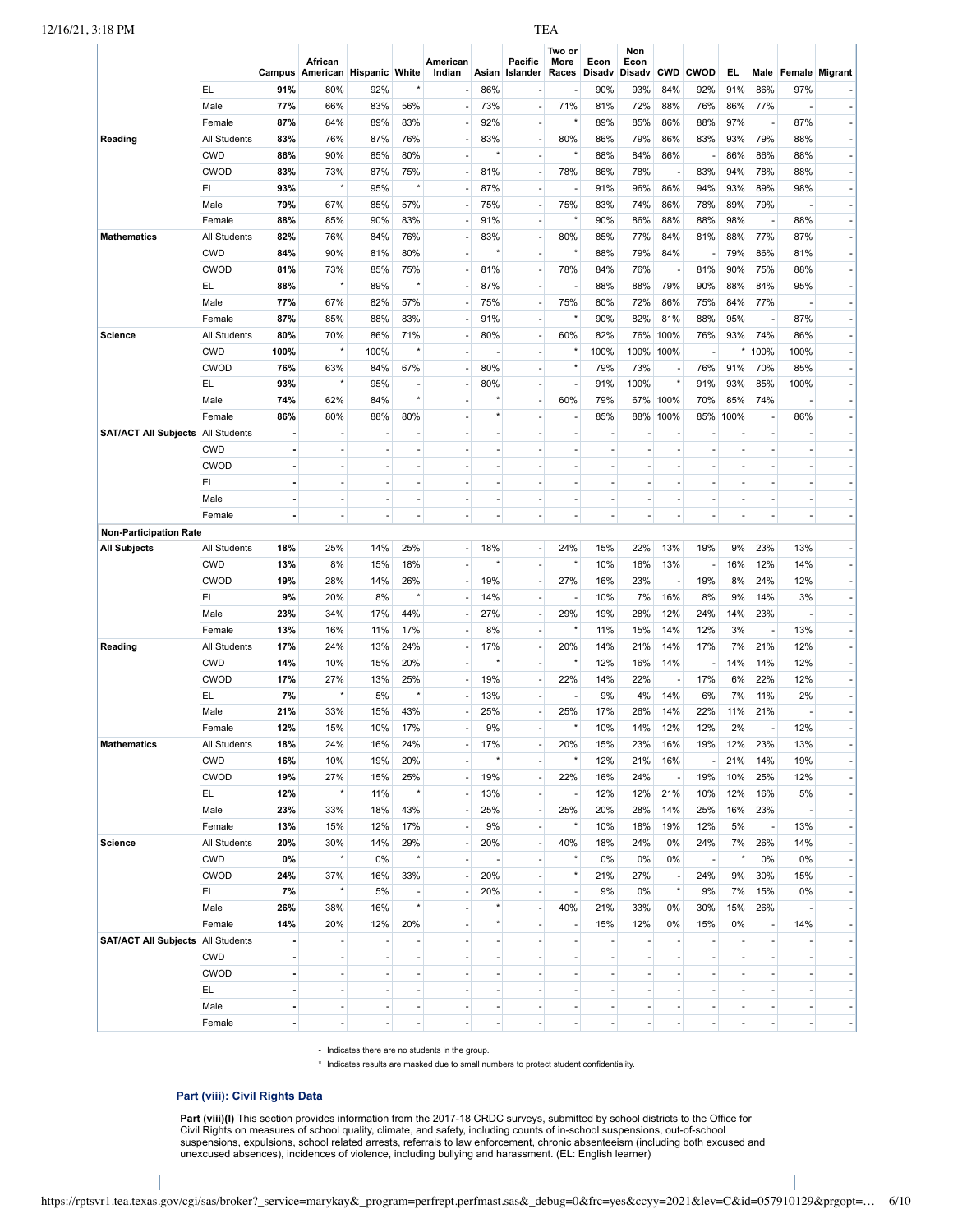|                                      |                 | <b>Total</b>   | African<br>students American Hispanic White |              |                          | Indian or<br>Alaska<br><b>Native</b> |             | Pacific<br>Asian Islander | Two or<br>More       |                                  | <b>Students</b><br>with | with<br><b>Disabilities</b><br>Races EL Disabilities (Section 504) |
|--------------------------------------|-----------------|----------------|---------------------------------------------|--------------|--------------------------|--------------------------------------|-------------|---------------------------|----------------------|----------------------------------|-------------------------|--------------------------------------------------------------------|
| <b>Students Without Disabilities</b> |                 |                |                                             |              |                          |                                      |             |                           |                      |                                  |                         |                                                                    |
| <b>In-School Suspensions</b>         |                 |                |                                             |              |                          |                                      |             |                           |                      |                                  |                         |                                                                    |
|                                      | Male            | $\overline{7}$ | $\mathbf{1}$                                | 4            | $\overline{2}$           | 0                                    | $\pmb{0}$   | 0                         | $\pmb{0}$            | $\mathbf 0$                      |                         |                                                                    |
|                                      | Female          | 1              | $\mathbf{1}$                                | 0            | 0                        | 0                                    | $\mathbf 0$ | 0                         | 0                    | $\mathbf 0$                      |                         |                                                                    |
|                                      | Total           | 8              | $\overline{2}$                              | 4            | $\overline{2}$           | 0                                    | $\pmb{0}$   | 0                         | 0                    | $\mathbf 0$                      |                         |                                                                    |
| Out-of-School Suspensions            |                 |                |                                             |              |                          |                                      |             |                           |                      |                                  |                         |                                                                    |
|                                      | Male            | 0              | 0                                           | 0            | 0                        | 0                                    | $\pmb{0}$   | 0                         | 0                    | $\pmb{0}$                        |                         |                                                                    |
|                                      | Female          | 0              | 0                                           | 0            | 0                        | 0                                    | 0           | 0                         | 0                    | $\pmb{0}$                        |                         |                                                                    |
|                                      | Total           | 0              | $\pmb{0}$                                   | 0            | 0                        | 0                                    | 0           | 0                         | 0                    | $\mathbf 0$                      |                         |                                                                    |
| <b>Expulsions</b>                    |                 |                |                                             |              |                          |                                      |             |                           |                      |                                  |                         |                                                                    |
| With Educational Services            | Male            | $\pmb{0}$      | $\pmb{0}$                                   | 0            | 0                        | 0                                    | $\pmb{0}$   | 0                         | 0                    | $\mathbf 0$                      |                         |                                                                    |
|                                      | Female          | $\pmb{0}$      | $\pmb{0}$                                   | 0            | 0                        | 0                                    | 0           | 0                         | 0                    | $\mathbf 0$                      |                         |                                                                    |
|                                      | Total           | 0              | 0                                           | 0            | 0                        | 0                                    | 0           | 0                         | 0                    | $\mathbf 0$                      |                         |                                                                    |
| Without Educational Services         | Male            | $\pmb{0}$      | $\pmb{0}$                                   | 0            | 0                        | 0                                    | $\mathbf 0$ | 0                         | $\pmb{0}$            | $\mathbf 0$                      |                         |                                                                    |
|                                      | Female          | 0              | $\pmb{0}$                                   | 0            | 0                        | 0                                    | 0           | 0                         | 0                    | $\mathbf 0$                      |                         |                                                                    |
|                                      | Total           | $\mathbf 0$    | $\pmb{0}$                                   | 0            | 0                        | 0                                    | 0           | 0                         | 0                    | $\mathbf 0$                      |                         |                                                                    |
| Under Zero Tolerance Policies   Male |                 | 0              | 0                                           | 0            | 0                        | 0                                    | 0           | 0                         | 0                    | $\mathbf 0$                      |                         |                                                                    |
|                                      | Female          | $\pmb{0}$      | $\pmb{0}$                                   | 0            | 0                        | 0                                    | $\mathbf 0$ | 0                         | 0                    | $\mathbf 0$                      |                         |                                                                    |
|                                      | Total           | 0              | $\pmb{0}$                                   | 0            | 0                        | 0                                    | 0           | 0                         | 0                    | $\mathbf 0$                      |                         |                                                                    |
| <b>School-Related Arrests</b>        |                 |                |                                             |              |                          |                                      |             |                           |                      |                                  |                         |                                                                    |
|                                      | Male            | $\pmb{0}$      | 0                                           | 0            | 0                        | 0                                    | $\pmb{0}$   | 0                         | 0                    | $\pmb{0}$                        |                         |                                                                    |
|                                      | Female          | $\pmb{0}$      | 0                                           | 0            | 0                        | 0                                    | $\mathbf 0$ | 0                         | 0                    | $\mathbf 0$                      |                         |                                                                    |
|                                      | Total           | $\mathbf 0$    | $\pmb{0}$                                   | 0            | 0                        | 0                                    | $\mathbf 0$ | 0                         | $\pmb{0}$            | $\mathbf 0$                      |                         |                                                                    |
| <b>Referrals to Law Enforcement</b>  |                 |                |                                             |              |                          |                                      |             |                           |                      |                                  |                         |                                                                    |
|                                      | Male            | 0              | 0                                           | 0            | 0                        | 0                                    | 0           | 0                         | 0                    | $\mathbf 0$                      |                         |                                                                    |
|                                      | Female          | 0              | 0                                           | 0            | 0                        | 0                                    | 0           | 0                         | 0                    | $\pmb{0}$                        |                         |                                                                    |
|                                      | Total           | 0              | $\pmb{0}$                                   | 0            | 0                        | 0                                    | 0           | 0                         | 0                    | $\mathbf 0$                      |                         |                                                                    |
| <b>Students With Disabilities</b>    |                 |                |                                             |              |                          |                                      |             |                           |                      |                                  |                         |                                                                    |
| <b>In-School Suspensions</b>         |                 |                |                                             |              |                          |                                      |             |                           |                      |                                  |                         |                                                                    |
|                                      | Male            | $\mathbf{1}$   | 0                                           | $\mathbf{1}$ | 0                        | 0                                    | $\pmb{0}$   | 0                         | 0                    | $\overline{\mathbf{c}}$          |                         | 4                                                                  |
|                                      | Female          | 0              | $\pmb{0}$                                   | 0            | 0                        | 0                                    | 0           | 0                         | 0                    | $\overline{1}$                   |                         | $\mathbf 2$                                                        |
|                                      | Total           | $\mathbf{1}$   | $\pmb{0}$                                   | $\mathbf{1}$ | 0                        | 0                                    | $\mathbf 0$ | 0                         | 0                    | 3                                |                         | 6                                                                  |
| Out-of-School Suspensions            |                 |                |                                             |              |                          |                                      |             |                           |                      |                                  |                         |                                                                    |
|                                      | Male            | 0              | 0                                           | 0            | 0                        | 0                                    | 0           | 0                         | 0                    | $\mathbf 0$                      |                         | 0                                                                  |
|                                      | Female          | 0              | $\pmb{0}$                                   | 0            | 0                        | 0                                    | 0           | 0                         | 0                    | $\pmb{0}$                        |                         | $\mathsf 0$                                                        |
|                                      | Total           | 0              | $\pmb{0}$                                   | 0            | 0                        | 0                                    | 0           | 0                         | 0                    | $\pmb{0}$                        |                         | $\pmb{0}$                                                          |
| <b>Expulsions</b>                    |                 |                |                                             |              |                          |                                      |             |                           |                      |                                  |                         |                                                                    |
| With Educational Services            | Male            | $\pmb{0}$      | 0                                           | 0            | 0                        | 0                                    | $\pmb{0}$   | 0                         | 0                    | $\mathbf 0$                      |                         | 0                                                                  |
|                                      | Female          | $\mathbf 0$    | 0                                           | 0            | 0                        | 0                                    | $\mathbf 0$ | 0                         | 0                    | $\mathbf 0$                      |                         | $\mathbf 0$                                                        |
|                                      | Total           | 0              | 0                                           | 0            | 0                        | 0                                    | 0           | $\pmb{0}$                 | 0                    | $\overline{0}$                   |                         | $\pmb{0}$                                                          |
| Without Educational Services         | Male            | $\pmb{0}$      | 0                                           | 0            | 0                        | 0                                    | 0           | 0                         | 0                    | $\mathbf 0$                      |                         | $\pmb{0}$                                                          |
|                                      | Female          | 0              | $\pmb{0}$                                   | $\pmb{0}$    | 0                        | 0                                    | $\pmb{0}$   | 0                         | 0                    | $\mathbf 0$                      |                         | 0                                                                  |
|                                      | Total           | 0              | 0                                           | 0            | 0                        | 0                                    | 0           | 0                         | 0                    | 0                                |                         | 0                                                                  |
| Under Zero Tolerance Policies   Male |                 | $\pmb{0}$      | $\pmb{0}$                                   | 0            | $\pmb{0}$                | 0                                    | $\pmb{0}$   | 0                         | 0                    | $\mathbf 0$                      |                         | 0                                                                  |
|                                      | Female          | 0              | $\pmb{0}$                                   | 0            | $\mathbf 0$              | 0                                    | 0           | 0                         | 0                    | $\mathbf 0$                      |                         | $\pmb{0}$                                                          |
|                                      | Total           | 0              | $\pmb{0}$                                   | 0            | $\pmb{0}$                | 0                                    | $\pmb{0}$   | 0                         | 0                    | $\mathbf 0$                      |                         | 0                                                                  |
| <b>School-Related Arrests</b>        |                 |                |                                             |              |                          |                                      |             |                           |                      |                                  |                         |                                                                    |
|                                      | Male            | $\pmb{0}$      | $\pmb{0}$                                   | $\pmb{0}$    | 0                        | 0                                    | $\pmb{0}$   | 0                         | 0                    | $\mathbf 0$                      |                         | 0                                                                  |
|                                      | Female          | $\pmb{0}$      | $\pmb{0}$                                   | 0            | 0                        | 0                                    | 0           | 0                         | 0                    | 0                                |                         | $\pmb{0}$                                                          |
|                                      | Total           | 0              | $\mathbf 0$                                 | 0            | 0                        | 0                                    | $\pmb{0}$   | 0                         | 0                    | $\mathbf 0$                      |                         | 0                                                                  |
| <b>Referrals to Law Enforcement</b>  |                 |                |                                             |              |                          |                                      |             |                           |                      |                                  |                         |                                                                    |
|                                      | Male            | $\pmb{0}$      | $\pmb{0}$                                   | 0            | 0                        | 0                                    | $\pmb{0}$   | 0                         | 0                    | $\mathbf 0$                      |                         | 0                                                                  |
|                                      |                 | 0              | $\pmb{0}$                                   | 0            | 0                        | 0                                    | $\pmb{0}$   | 0                         | 0                    | $\mathbf 0$                      |                         | 0                                                                  |
|                                      | Female          | 0              | $\pmb{0}$                                   | 0            | $\pmb{0}$                | 0                                    | $\pmb{0}$   | 0                         |                      | $\mathbf 0$                      |                         | $\pmb{0}$                                                          |
|                                      |                 |                |                                             |              |                          |                                      |             |                           | 0                    |                                  |                         |                                                                    |
|                                      | Total           |                |                                             |              |                          |                                      |             |                           |                      |                                  |                         |                                                                    |
| <b>All Students</b>                  |                 |                |                                             |              |                          |                                      |             |                           |                      |                                  |                         |                                                                    |
| <b>Chronic Absenteeism</b>           |                 |                |                                             |              |                          |                                      |             |                           |                      |                                  |                         |                                                                    |
|                                      | Male            | 20             | $\boldsymbol{2}$                            | 8            | $\overline{\mathcal{I}}$ | -8                                   | -8          | -8                        | 3                    | -8                               | 4                       |                                                                    |
|                                      | Female<br>Total | 25<br>45       | 6<br>8                                      | 16<br>24     | 3<br>10                  | -8<br>-8                             | -8<br>-8    | -8<br>-8                  | -8<br>3 <sup>1</sup> | $\overline{4}$<br>$\overline{4}$ | $\overline{2}$<br>6     | -8<br>-8<br>-8                                                     |

Incidents of rape or attempted rape 0

Incidents of sexual assault (other than rape) 0

Incidents of robbery with a weapon 0

Incidents of robbery with a firearm or explosive device 0

https://rptsvr1.tea.texas.gov/cgi/sas/broker?\_service=marykay&\_program=perfrept.perfmast.sas&\_debug=0&frc=yes&ccyy=2021&lev=C&id=057910129&prgopt=… 7/10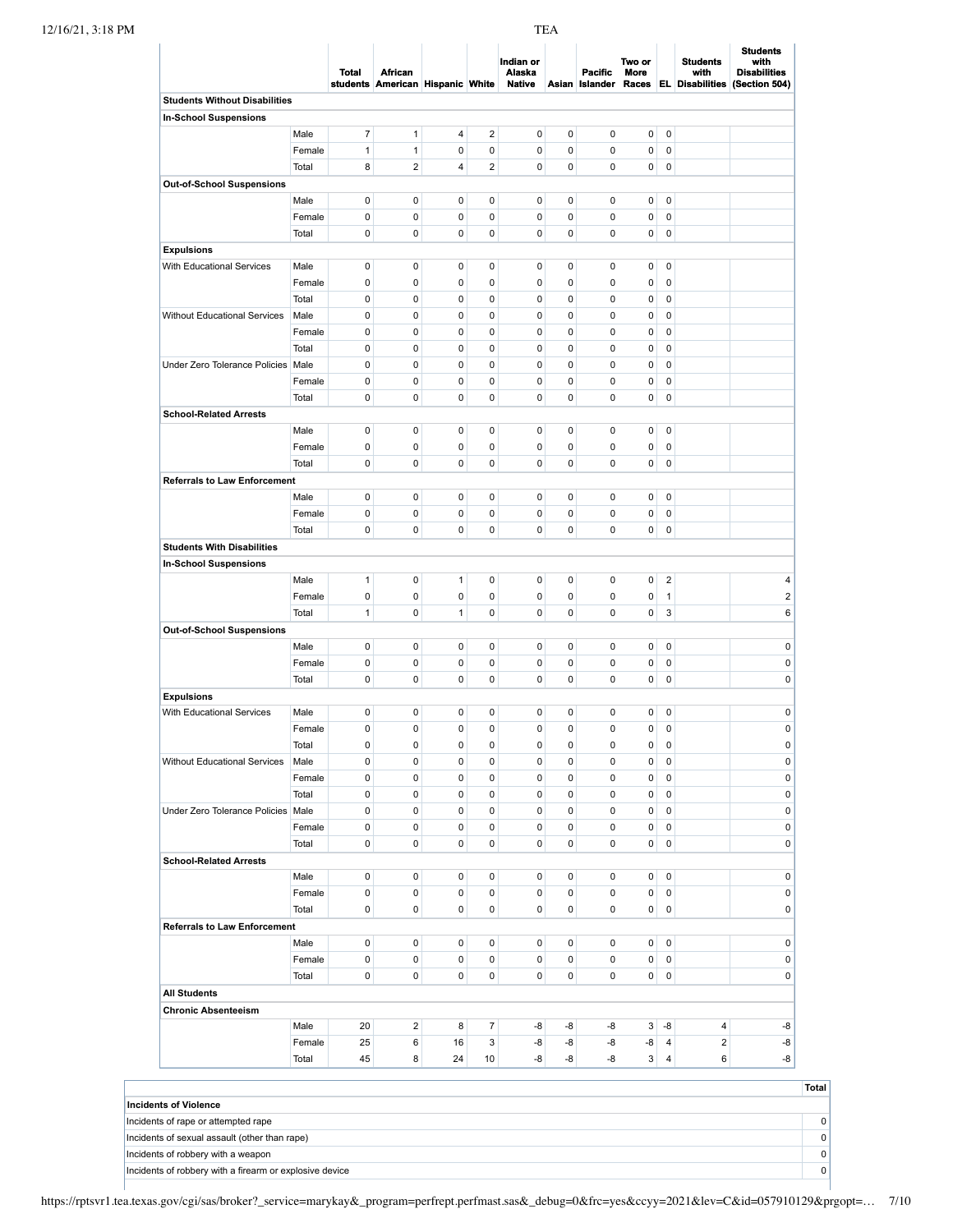**Total**

| Incidents of robbery without a weapon                                      | $\mathbf{0}$ |
|----------------------------------------------------------------------------|--------------|
| Incidents of physical attack or fight with a weapon                        | 0            |
| Incidents of physical attack or fight with a firearm or explosive device   | $\mathbf{0}$ |
| Incidents of physical attack or fight without a weapon                     | 0            |
| Incidents of threats of physical attack with a weapon                      | 0            |
| Incidents of threats of physical attack with a firearm or explosive device | 0            |
| Incidents of threats of physical attack without a weapon                   | 0            |
| Incidents of possession of a firearm or explosive device                   | 0            |
| Allegations of Harassment or bullying                                      |              |
| On the basis of sex                                                        | $\mathbf{0}$ |
| On the basis of race                                                       | 0            |
| On the basis of disability                                                 | 0            |
| On the basis of sexual orientation                                         | 0            |
| On the basis of religion                                                   | 0            |

**Part (viii)(II)** This section provides information from the 2017-18 CRDC surveys, submitted by school districts to the Office for Civil Rights, on the number of students enrolled in preschool programs and accelerated coursework to earn postsecondary credit while still in high school.

|                                      |        | Total<br>students | African<br>American Hispanic White |    |                | Indian or<br>Alaska<br><b>Native</b> | Asian | Pacific<br>Islander | Two or<br>More<br>Races | EL.  | <b>Students</b><br>with<br><b>Disabilities</b> |
|--------------------------------------|--------|-------------------|------------------------------------|----|----------------|--------------------------------------|-------|---------------------|-------------------------|------|------------------------------------------------|
| <b>Preschool Programs</b>            |        |                   |                                    |    |                |                                      |       |                     |                         |      |                                                |
|                                      | Male   | 32                | 6                                  | 24 | 1              | 0                                    | 0     | 0                   | 1                       | 13   |                                                |
|                                      | Female | 32                | 7                                  | 20 | 1              | 0                                    | 4     | 0                   | 0                       | 12   | 0                                              |
|                                      | Total  | 64                | 13                                 | 44 | $\overline{2}$ | 0                                    | 4     | 0                   | 1                       | 25   |                                                |
| <b>Accelerated Coursework</b>        |        |                   |                                    |    |                |                                      |       |                     |                         |      |                                                |
| <b>Advanced Placement Courses</b>    | Male   | -9                | -9                                 | -9 | -9             | -9                                   | -9    | -9                  | -9                      | $-9$ | -9                                             |
|                                      | Female | -9                | $-9$                               | -9 | -9             | $-9$                                 | -9    | -9                  | -9                      | -9   | -9                                             |
|                                      | Total  | -9                | -9                                 | -9 | -9             | $-9$                                 | -9    | -9                  | -9                      | -9   | -9                                             |
| International Baccalaureate Courses  | Male   | -9                | $-9$                               | -9 | -9             | $-9$                                 | -9    | -9                  | -9                      | -9   | -9                                             |
|                                      | Female | -9                | $-9$                               | -9 | -9             | $-9$                                 | -9    | -9                  | -9                      | -9   | -9                                             |
|                                      | Total  | -9                | -9                                 | -9 | -9             | $-9$                                 | -9    | -9                  | -9                      | -9   | $-9$                                           |
| Dual Enrollment/Dual Credit Programs | Male   | -9                | $-9$                               | -9 | -9             | $-9$                                 | -9    | -9                  | -9                      | -9   | -9                                             |
|                                      | Female | -9                | $-9$                               | -9 | -9             | $-9$                                 | -9    | -9                  | -9                      | -9   | -9                                             |
|                                      | Total  | -9                | $-9$                               | -9 | -9             | $-9$                                 | -9    | -9                  | -9                      | -9   | -9                                             |

- Indicates there are no data available in the group.

-3 Indicates skip logic failure.

-8 Indicates EDFacts missing data.

-9 Indicates not applicable / skipped.

-11 Indicates suppressed data.

Blank cell indicates the student group is not applicable to this report.

# **Part (ix): Teacher Quality Data**

This section provides information on the professional qualifications of teachers, including information disaggregated by high- and low-poverty schools on the number and percentage of (I) inexperienced teacher, principals, and other school leaders; (II) teachers teaching with emergency or provisional credentials; and (III) teachers who are not teaching in the subject or field for which the teacher is certified or licensed.

|                                                                                                        | All School |                       |  |
|--------------------------------------------------------------------------------------------------------|------------|-----------------------|--|
|                                                                                                        |            | <b>Number Percent</b> |  |
| Inexperienced Teachers, Principals, and Other School Leaders                                           | 0.0        |                       |  |
| Teachers Teaching with Emergency or Provisional Credentials                                            | 0.0        |                       |  |
| Teacher Who Are Not Teaching in the Subject or Field for Which<br>the Teacher is Certified or Licensed | 1.2        | 3.0%                  |  |

- Indicates there are no data available in the group.

Blank cell indicates there are no data available in the group.

## **Part (x): Per-pupil Expenditure**

This section provides information on the per-pupil expenditures of federal, state, and local funds, including actual personnel expenditures and actual non-personnel expenditures, disaggregated by source of funds, for each school district and campus for the 2020-21 fiscal year.

*To be updated by June 30th, 2022.*

## **Part (xi): STAAR Alternate 2 Participation**

This section provides information on the number and percentage of students with the most significant cognitive disabilities who take STAAR Alternate 2, by grade and subject for the 2020-21 school year.

|         | State | State | <b>District</b><br>Number of ALT2 Rate of ALT2 Number of ALT2 Rate of ALT2 Number of ALT2 Rate of ALT2 | <b>District</b> | Campus | Campus |
|---------|-------|-------|--------------------------------------------------------------------------------------------------------|-----------------|--------|--------|
| Grade 3 |       |       |                                                                                                        |                 |        |        |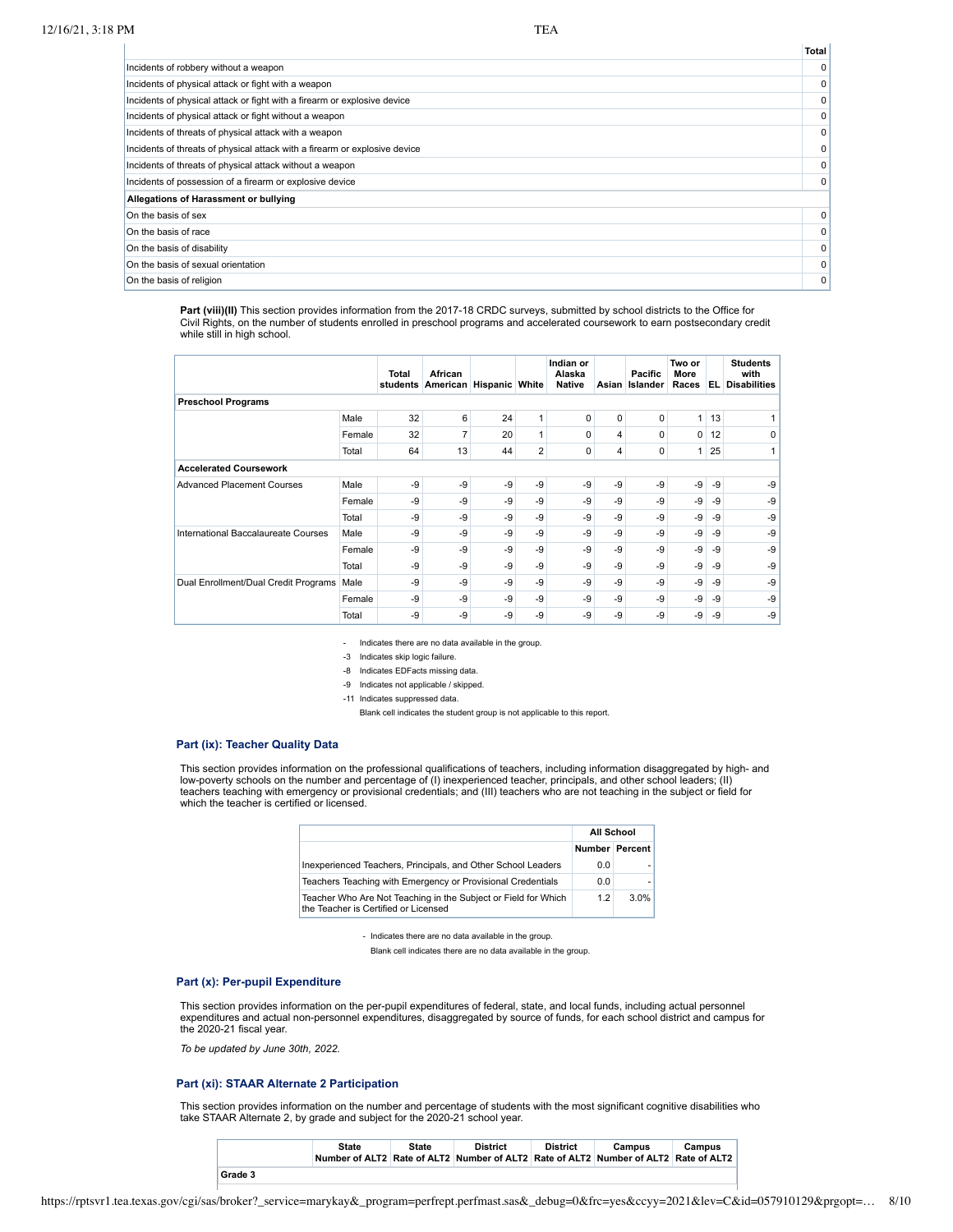|                      | <b>State</b> | <b>State</b> | <b>District</b><br>Number of ALT2 Rate of ALT2 Number of ALT2 Rate of ALT2 | <b>District</b> | Campus<br>Number of ALT2 | Campus<br>Rate of ALT2   |
|----------------------|--------------|--------------|----------------------------------------------------------------------------|-----------------|--------------------------|--------------------------|
| Reading              | 4,966        | 1%           | 24                                                                         | 1%              |                          |                          |
| <b>Mathematics</b>   | 4.961        | 1%           | 24                                                                         | 1%              | $\overline{\phantom{m}}$ |                          |
| Grade 4              |              |              |                                                                            |                 |                          |                          |
| Reading              | 5,046        | 1%           | 30                                                                         | 2%              | ٠                        |                          |
| <b>Mathematics</b>   | 5,040        | 1%           | 30                                                                         | 2%              | $\overline{\phantom{m}}$ |                          |
| Grade 5              |              |              |                                                                            |                 |                          |                          |
| Reading              | 5,133        | 1%           | 24                                                                         | 1%              | $\overline{\phantom{m}}$ |                          |
| <b>Mathematics</b>   | 5,138        | 1%           | 24                                                                         | 1%              | ٠                        |                          |
| Science              | 5,130        | 1%           | 24                                                                         | 1%              | $\overline{\phantom{m}}$ |                          |
| Grade 6              |              |              |                                                                            |                 |                          |                          |
| Reading              | 4,925        | 1%           | 21                                                                         | 1%              | $\overline{\phantom{m}}$ |                          |
| <b>Mathematics</b>   | 4,923        | 1%           | 20                                                                         | 1%              | ٠                        |                          |
| Grade 7              |              |              |                                                                            |                 |                          |                          |
| Reading              | 4,586        | 1%           | 19                                                                         | 1%              | $\overline{\phantom{m}}$ |                          |
| Mathematics          | 4,581        | 1%           | 19                                                                         | 1%              | $\overline{\phantom{m}}$ |                          |
| Grade 8              |              |              |                                                                            |                 |                          |                          |
| Reading              | 4,513        | 1%           | 24                                                                         | 1%              | ٠                        |                          |
| <b>Mathematics</b>   | 4,507        | 1%           | 24                                                                         | 1%              | $\overline{\phantom{m}}$ |                          |
| Science              | 4,492        | 1%           | 24                                                                         | 1%              | $\overline{\phantom{m}}$ | ٠                        |
| <b>End of Course</b> |              |              |                                                                            |                 |                          |                          |
| English I            | 4,504        | 1%           | 27                                                                         | 1%              | $\overline{\phantom{m}}$ |                          |
| English II           | 4,092        | 1%           | 24                                                                         | 1%              | $\overline{\phantom{m}}$ |                          |
| Algebra I            | 4,514        | 1%           | 27                                                                         | 1%              | ٠                        | ٠                        |
| Biology              | 4,424        | 1%           | 27                                                                         | 1%              | $\overline{\phantom{m}}$ | $\overline{a}$           |
| <b>All Grades</b>    |              |              |                                                                            |                 |                          |                          |
| All Subjects         | 85,481       | 1%           | 436                                                                        | 1%              | $\overline{\phantom{m}}$ |                          |
| Reading              | 37,771       | 1%           | 193                                                                        | 1%              | $\overline{\phantom{m}}$ |                          |
| <b>Mathematics</b>   | 33,664       | 1%           | 168                                                                        | 1%              |                          |                          |
| Science              | 14,046       | 1%           | 75                                                                         | 1%              | ٠                        | $\overline{\phantom{m}}$ |

- Indicates there are no students in the group.

\* Indicates results are masked due to small numbers to protect student confidentiality.

# **Part (xii): Statewide National Assessment of Educational Progress (NAEP)**

This section provides results on the state academic assessments in reading and mathematics in grades 4 and 8 of the 2019<br>National Assessment of Educational Progress, compared to the national average of such results.

|       |                 | State Level: 2019 Percentages at NAEP Achievement Levels |           |                |           |           |           |                                                                          |                |                         |
|-------|-----------------|----------------------------------------------------------|-----------|----------------|-----------|-----------|-----------|--------------------------------------------------------------------------|----------------|-------------------------|
|       |                 |                                                          |           |                |           |           |           | % Below Basic % At or Above Basic % At or Above Proficient % At Advanced |                |                         |
| Grade | <b>Subject</b>  | <b>Student Group</b>                                     | <b>TX</b> | <b>US</b>      | <b>TX</b> | <b>US</b> | <b>TX</b> | <b>US</b>                                                                | <b>TX</b>      | <b>US</b>               |
|       | Grade 4 Reading | Overall                                                  | 39        | 34             | 61        | 66        | 30        | 35                                                                       | $\overline{7}$ | 9                       |
|       |                 | <b>Black</b>                                             | 52        | 52             | 48        | 48        | 16        | 18                                                                       | $\overline{2}$ | 3                       |
|       |                 | Hispanic                                                 | 48        | 45             | 52        | 55        | 21        | 23                                                                       | 3              | $\overline{\mathbf{4}}$ |
|       |                 | White                                                    | 22        | 23             | 78        | 77        | 48        | 45                                                                       | 12             | 12                      |
|       |                 | American Indian                                          | $^\star$  | 50             | $\star$   | 50        | $\star$   | 19                                                                       | $\star$        | 3                       |
|       |                 | Asian                                                    | 11        | 18             | 89        | 82        | 65        | 57                                                                       | 25             | 22                      |
|       |                 | Pacific Islander                                         | $\star$   | 42             | $\star$   | 58        | $\star$   | 25                                                                       | $\star$        | $\overline{\mathbf{4}}$ |
|       |                 | Two or More Races                                        | 26        | 28             | 74        | 72        | 38        | 40                                                                       | 6              | 11                      |
|       |                 | Econ Disadv                                              | 50        | 47             | 50        | 53        | 19        | 21                                                                       | 3              | 3                       |
|       |                 | <b>Students with Disabilities</b>                        | 79        | 73             | 21        | 27        | 8         | 10                                                                       | $\mathbf{1}$   | $\overline{2}$          |
|       |                 | English Language Learners                                | 61        | 65             | 39        | 35        | 12        | 10                                                                       | $\overline{2}$ | $\mathbf{1}$            |
|       | Mathematics     | Overall                                                  | 16        | 19             | 84        | 81        | 44        | 41                                                                       | 9              | 9                       |
|       |                 | <b>Black</b>                                             | 24        | 35             | 76        | 65        | 32        | 20                                                                       | 3              | $\overline{c}$          |
|       |                 | Hispanic                                                 | 19        | 27             | 81        | 73        | 35        | 28                                                                       | 4              | 3                       |
|       |                 | White                                                    | 8         | 11             | 92        | 89        | 59        | 52                                                                       | 16             | 12                      |
|       |                 | American Indian                                          | $\star$   | 33             | $\star$   | 67        | $\star$   | 24                                                                       | $\star$        | $\overline{\mathbf{4}}$ |
|       |                 | Asian                                                    | 4         | $\overline{7}$ | 96        | 93        | 82        | 69                                                                       | 45             | 28                      |
|       |                 | Pacific Islander                                         | $\star$   | 36             | $\star$   | 64        | $\star$   | 28                                                                       | $\star$        | 6                       |
|       |                 | Two or More Races                                        | 9         | 16             | 91        | 84        | 51        | 44                                                                       | 9              | 10                      |
|       |                 | Econ Disadv                                              | 21        | 29             | 79        | 71        | 32        | 26                                                                       | 3              | 3                       |
|       |                 | <b>Students with Disabilities</b>                        | 55        | 54             | 45        | 46        | 13        | 14                                                                       | $\mathbf{1}$   | $\overline{2}$          |
|       |                 | English Language Learners                                | 24        | 41             | 76        | 59        | 29        | 16                                                                       | $\overline{2}$ | 1                       |
|       | Grade 8 Reading | Overall                                                  | 33        | 27             | 67        | 73        | 25        | 34                                                                       | $\overline{2}$ | $\overline{\mathbf{4}}$ |
|       |                 | <b>Black</b>                                             | 53        | 46             | 47        | 54        | 41        | 15                                                                       | n/a            | $\mathbf{1}$            |
|       |                 | Hispanic                                                 | 38        | 37             | 62        | 63        | 19        | 22                                                                       | $\mathbf{1}$   | $\overline{2}$          |
|       |                 | White                                                    | 20        | 18             | 80        | 82        | 35        | 42                                                                       | 3              | 5                       |
|       |                 | American Indian                                          | $\star$   | 41             | $\star$   | 59        | $\star$   | 19                                                                       | ÷              | $\mathbf{1}$            |
|       |                 | Asian                                                    | 8         | 13             | 92        | 87        | 59        | 57                                                                       | 11             | 13                      |